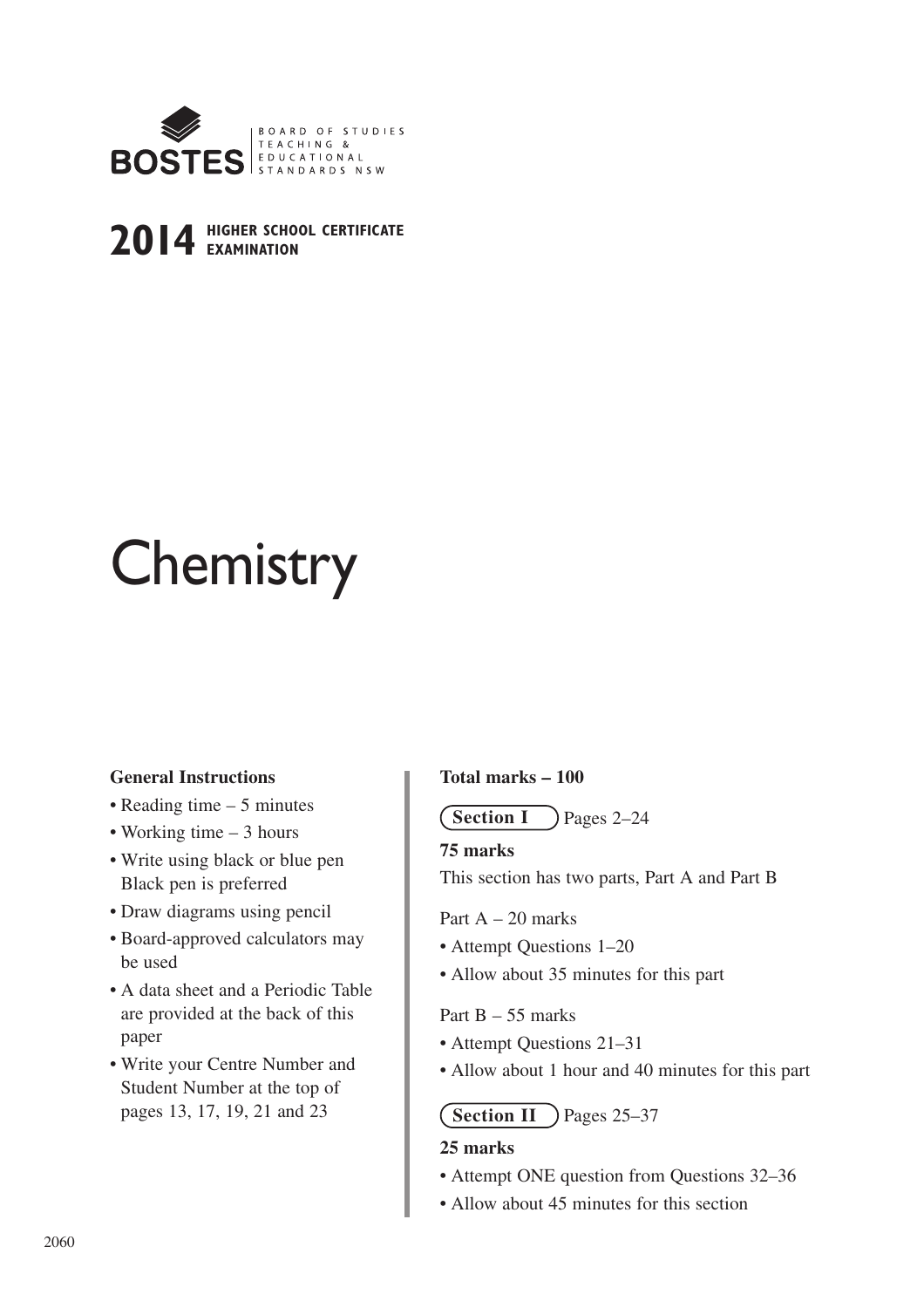## **Section I 75 marks**

#### **Part A – 20 marks Attempt Questions 1–20 Allow about 35 minutes for this part**

Use the multiple-choice answer sheet for Questions 1–20.

- **1** In which layer of the atmosphere is ozone considered a pollutant?
	- (A) Mesosphere
	- (B) Stratosphere
	- (C) Thermosphere
	- (D) Troposphere
- **2** What is the IUPAC name of the following compound?



- (A) 1,2-dibromo-2-fluoropropane
- (B) 2,3-dibromo-2-fluoropropane
- (C) 2-fluoro-2,3-dibromopropane
- (D) 2-fluoro-1,2-dibromopropane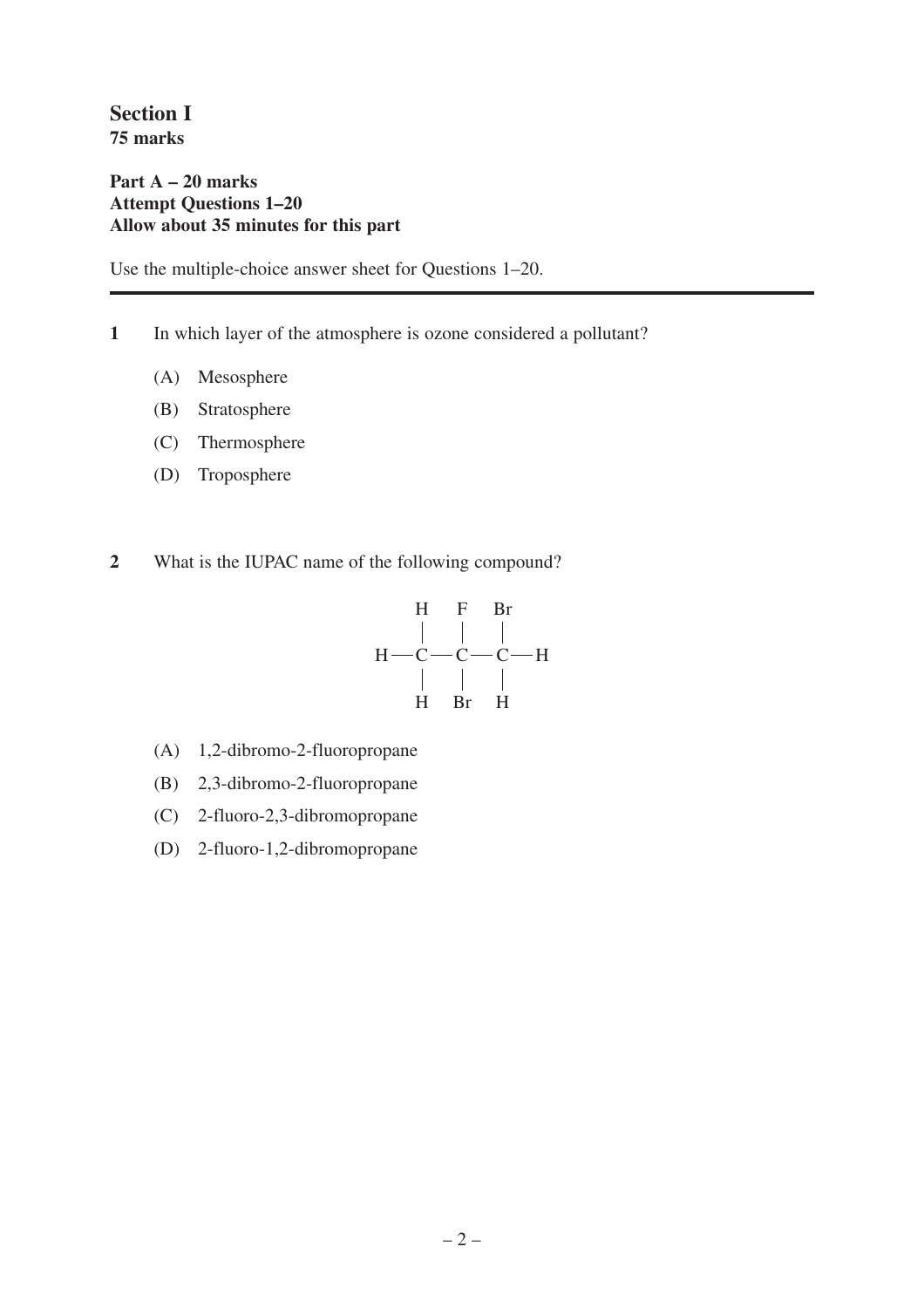|     | Scientist(s)       | <i>Theory</i>                                       |
|-----|--------------------|-----------------------------------------------------|
| (A) | Arrhenius          | Acids contain oxygen                                |
| (B) | Brönsted and Lowry | Acids are proton donors                             |
| (C) | Davy               | Acids are able to produce<br>hydrogen ions in water |
| (D) | Lavoisier          | Acids contain hydrogen                              |

**3** Which row of the table correctly matches the scientist(s) with their theory of acids?

**4** Which of the following equations correctly represents catalytic cracking of a petroleum fraction?

$$
(A) \quad C_{15}H_{32}(g) \xrightarrow{\quad \text{AISi}_2\text{O}_6} \quad C_{15}H_{32}(s)
$$

(B) 
$$
nC_2H_4(g) \xrightarrow{\text{AISi}_2O_6} - (\text{CH}_2-\text{CH}_2)_n - (s)
$$

(C) 
$$
C_{15}H_{32}(g)
$$
  $\xrightarrow{\text{AISi}_2O_6} C_7H_{16}(g) + 4C_2H_4(g)$ 

(D) 
$$
C_7H_{16}(g) + 4C_2H_4(g) \xrightarrow{\text{AIS}_2O_6} C_{15}H_{32}(g)
$$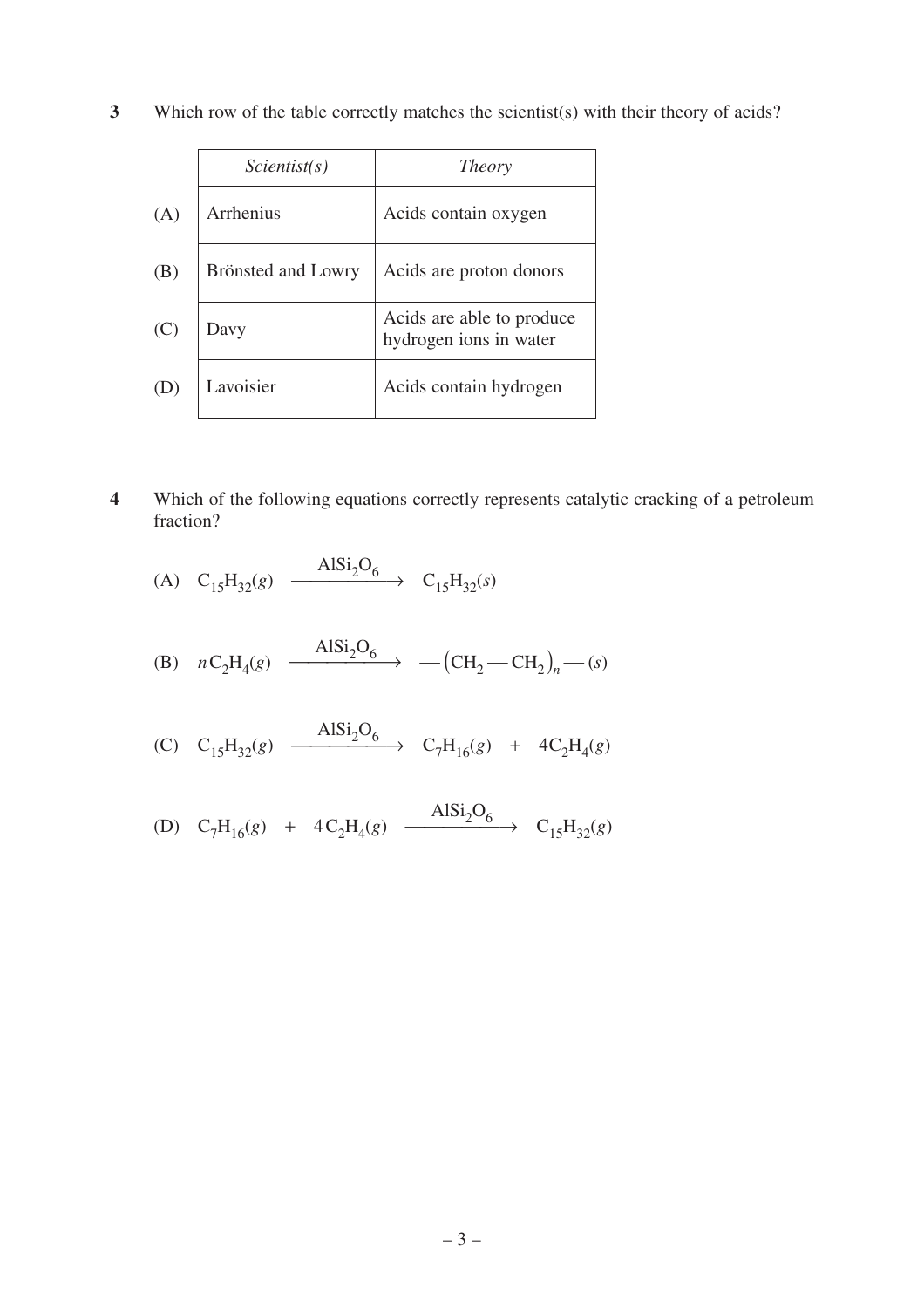|     | Reactant                                         | Product                        |
|-----|--------------------------------------------------|--------------------------------|
| (A) | $CH_3 - CH_2 - CH_2 - CH_2 - OH$                 | $CH_3-CH_2-CH=CH_2$            |
| (B) | $CH_3 - CH_2 - CH_2 - CH - CH_3$<br><b>OH</b>    | $CH_3 - CH_2 - CH = CH - CH_3$ |
| (C) | $CH_3-CH=CH-CH_2-CH_3$                           | $CH_3-CH_2-CH-CH_2-CH_3$<br>Cl |
|     | (D) $\Bigg  \text{CH}_3 - C \Bigg _2^{\sqrt{O}}$ | $CH_3-C$<br>0 - $CH_3$         |

**5** Which row of the table correctly matches the reactant and the product of an *addition reaction*?

**6** Drinking water is regularly tested to ensure that it is safe for consumption.

Which of the following test results indicates the highest drinking-water quality?

|     | <b>Dissolved</b><br>oxygen<br>(mg/L) | <b>Nitrate</b><br>(mg/L)    | <b>Total</b><br>dissolved solids<br>(mg/L) | Turbidity<br>(NTU) |
|-----|--------------------------------------|-----------------------------|--------------------------------------------|--------------------|
| (A) | 2                                    | 0.1                         | 50                                         | 50                 |
| (B) | 8                                    | 0.1                         | 50                                         | $\mathcal{D}$      |
| (C) | $\mathcal{D}_{\cdot}$                | $\mathcal{D}_{\mathcal{A}}$ | 200                                        |                    |
| (D) | 8                                    |                             | 200                                        | 50                 |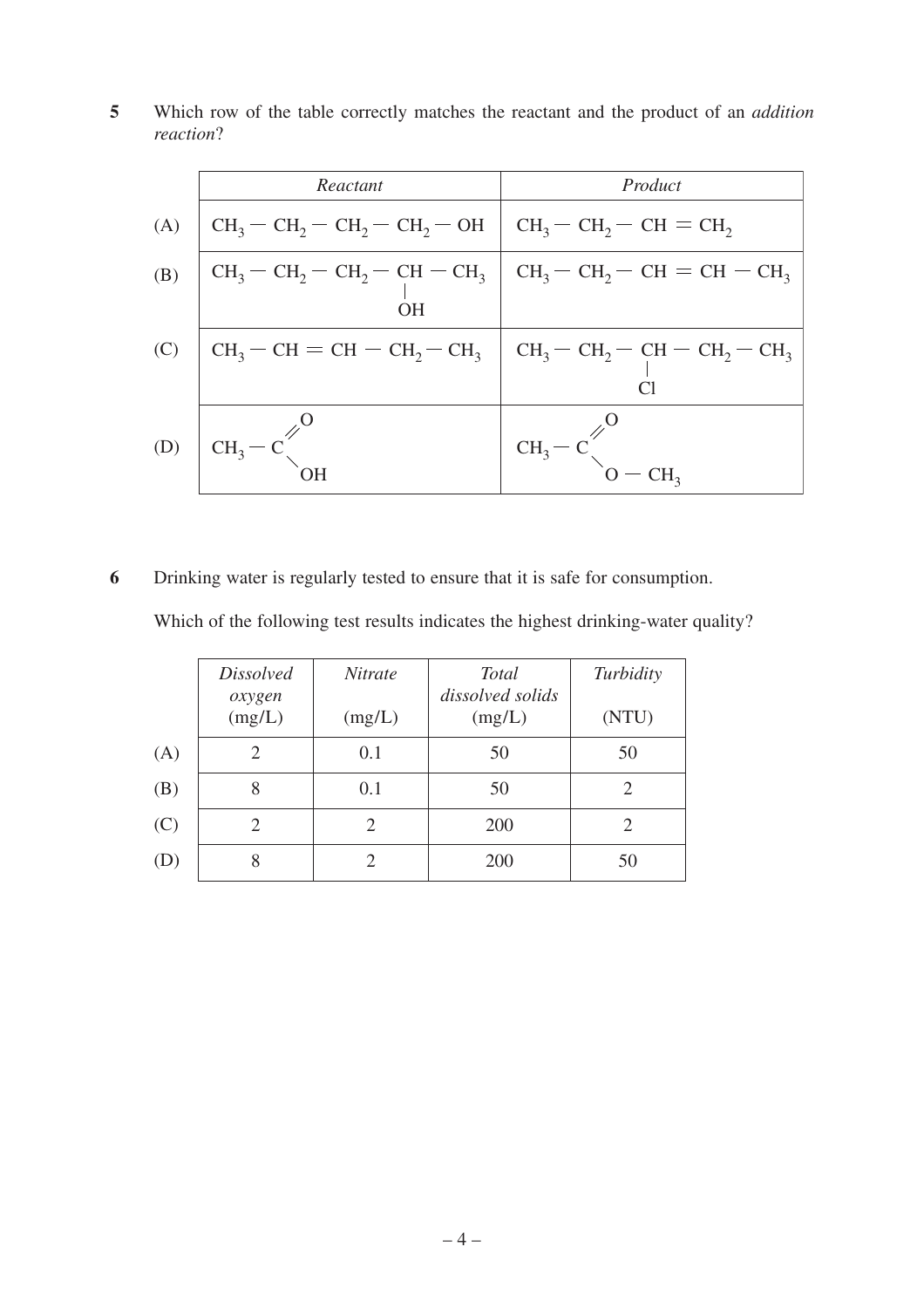**7** This table contains information on three indicators.

| Indicator       | pH range     | Colour<br>$(lower pH - higher pH)$ |
|-----------------|--------------|------------------------------------|
| Methyl orange   | $3.1 - 4.4$  | $red - yellow$                     |
| Methyl red      | $4.4 - 6.2$  | $pink - yellow$                    |
| Phenolphthalein | $8.3 - 10.0$ | $colorless - pink$                 |

A substance is tested with each of the indicators and the results are recorded below.

| Indicator       | Colour     |
|-----------------|------------|
| Methyl orange   | yellow     |
| Methyl red      | yellow     |
| Phenolphthalein | colourless |

Which of the following substances will produce these results?

- (A) Lemonade pH 2.9
- (B) White wine pH 4.2
- (C) Tap water pH 7.2
- (D) Ammonia pH 11.2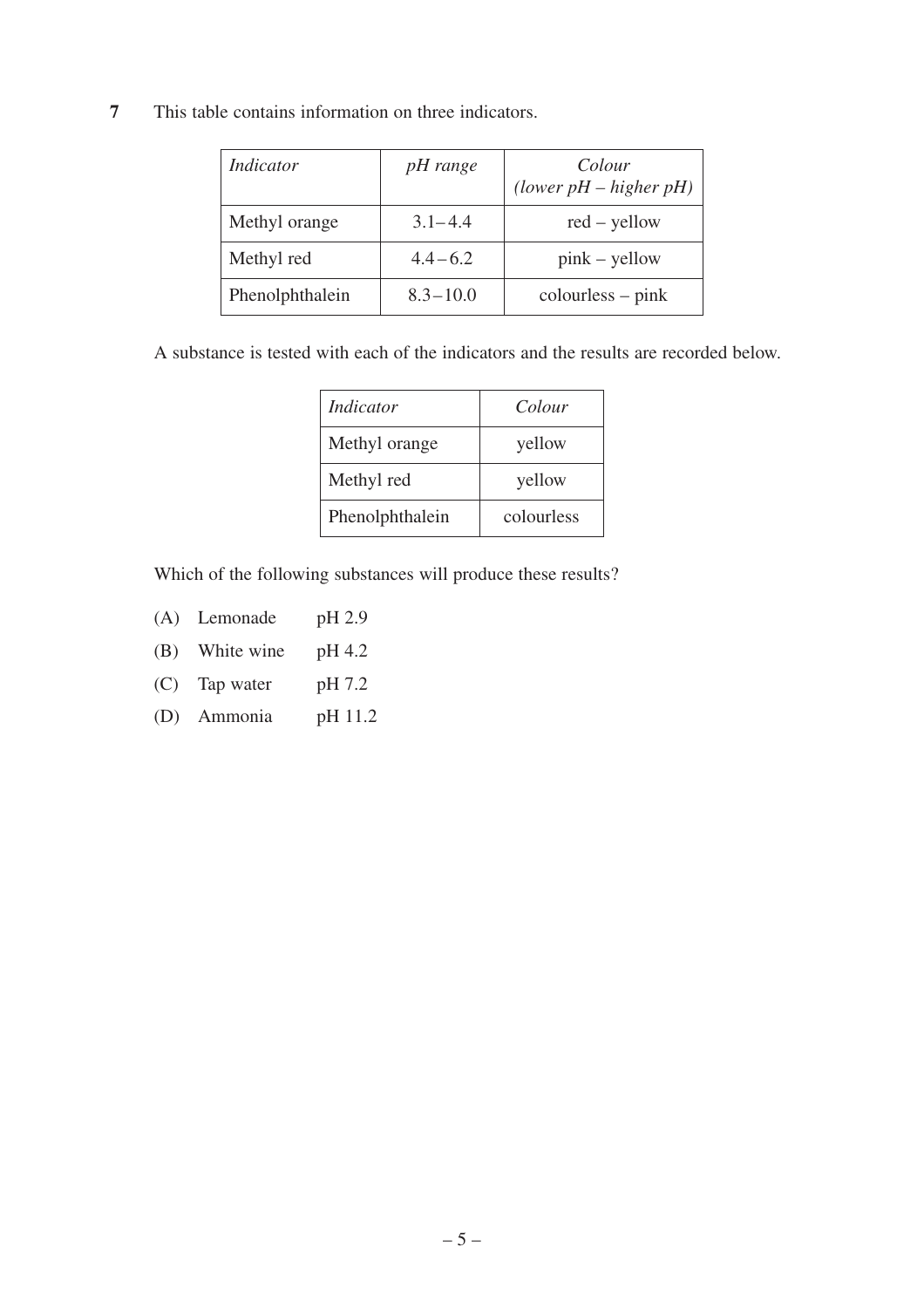**8** The graph shows the pH of a solution of a weak acid, HA, as a function of temperature.



What happens as the temperature decreases?

- (A) HA becomes less ionised and the  $H<sup>+</sup>$  concentration increases.
- (B) HA becomes less ionised and the  $H<sup>+</sup>$  concentration decreases.
- $(C)$  HA becomes more ionised and the  $H<sup>+</sup>$  concentration increases.
- (D) HA becomes more ionised and the H<sup>+</sup> concentration decreases.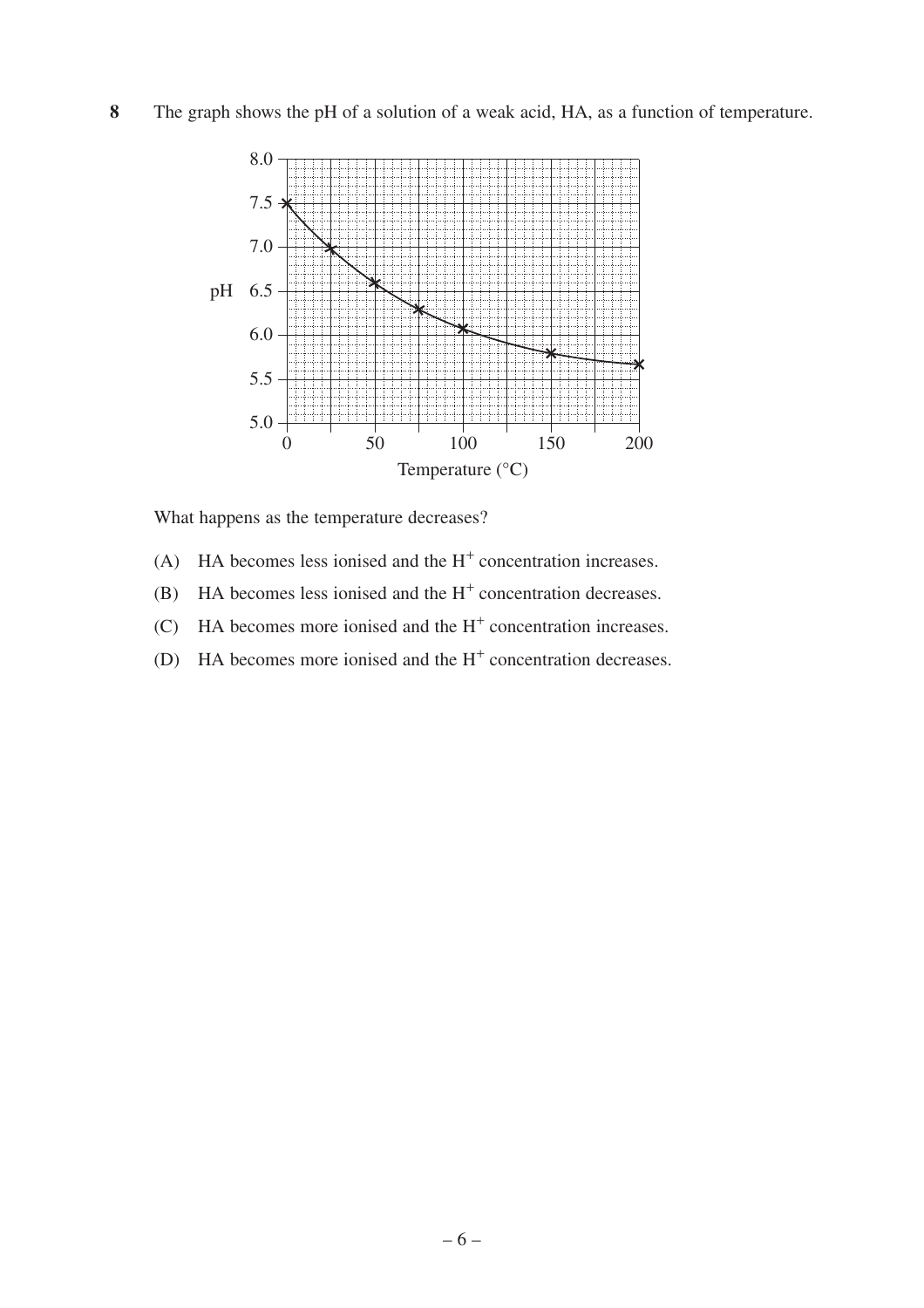**9** Four compounds, W, X, Y and Z, are represented below.



Which of the following is a pair of isomers?

- (A) W and X
- (B) W and Y
- (C) X and Y
- (D) Y and Z
- **10** The following equation represents a chemical system in equilibrium:

OCl<sup>−</sup>(*aq*) + H<sub>2</sub>O(*l*)  $\rightleftharpoons$  HOCl(*aq*) + OH<sup>−</sup>(*aq*)

Which of the following is an acid/base conjugate pair?

- $(A)$  H<sub>2</sub>O / HOCl
- (B) HOCl / OH<sup>−</sup>
- (C) HOCl / OCl<sup>−</sup>
- $(D)$  OCl<sup>−</sup> / H<sub>2</sub>O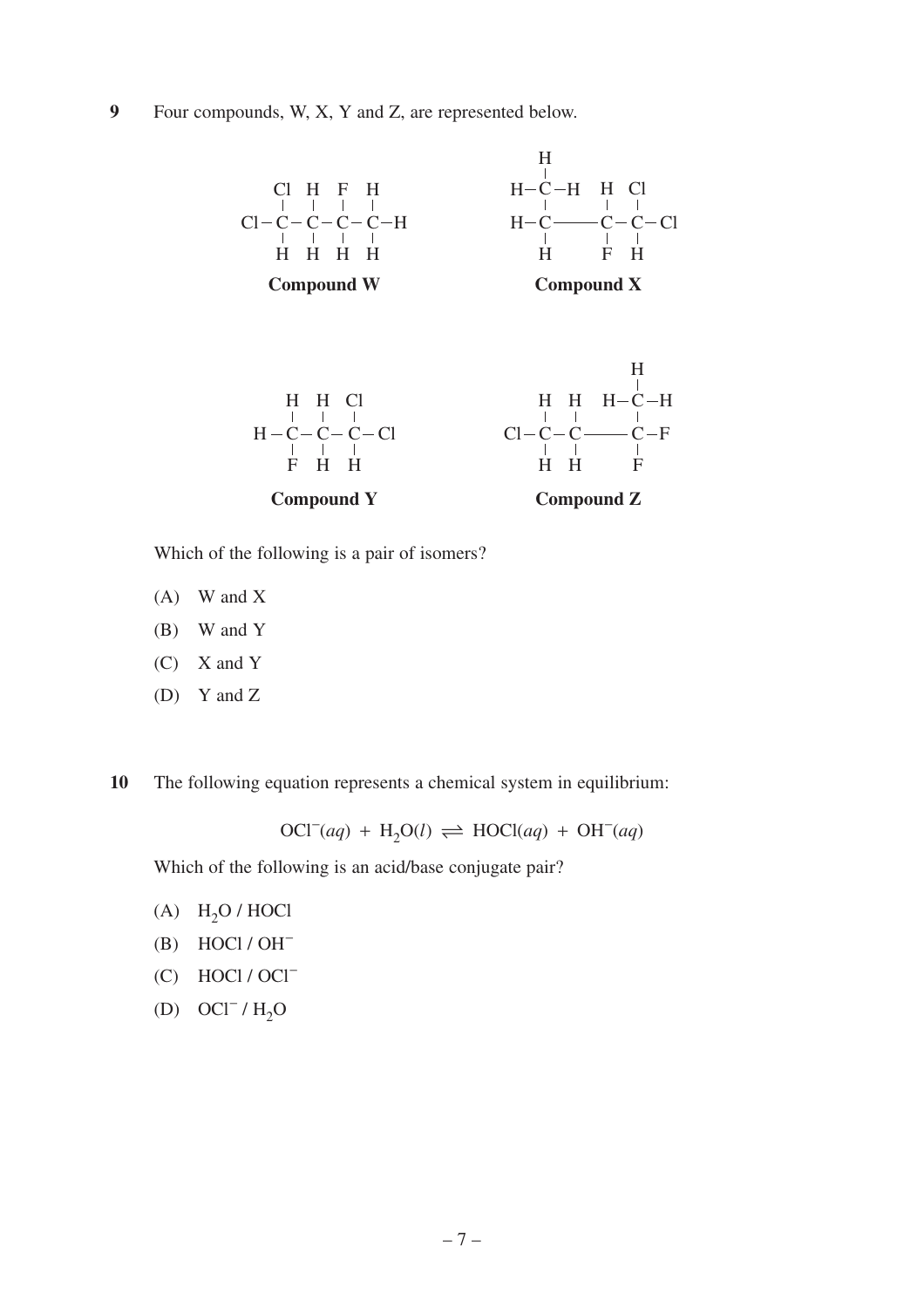**11** Which of the following does NOT represent the formation of a coordinate covalent bond?



**12** The diagram shows the pH values of some substances.

| Lemon<br>juice<br>Wine |                 |  |                 | Sea<br>Milk<br>Soap<br>water |               |  |                    |  | <b>Bleach</b>                     |  |  |                      |  |                 |    |
|------------------------|-----------------|--|-----------------|------------------------------|---------------|--|--------------------|--|-----------------------------------|--|--|----------------------|--|-----------------|----|
|                        | Stomach<br>acid |  | Orange<br>juice |                              | Rain<br>water |  | Distilled<br>water |  | <b>Baking</b><br>soda<br>solution |  |  | Laundry<br>detergent |  | Oven<br>cleaner |    |
|                        |                 |  |                 |                              |               |  |                    |  |                                   |  |  |                      |  |                 |    |
| $\theta$               |                 |  | $\mathbf{z}$    |                              |               |  |                    |  |                                   |  |  |                      |  |                 | 14 |

Based on the information provided, which of the following statements about the relative concentration of hydrogen ions is correct?

- (A) It is 2 times higher in bleach than in milk.
- (B) It is 10 times lower in stomach acid than in soap.
- (C) It is 1000 times lower in distilled water than in wine.
- (D) It is 100 times higher in laundry detergent than in baking soda solution.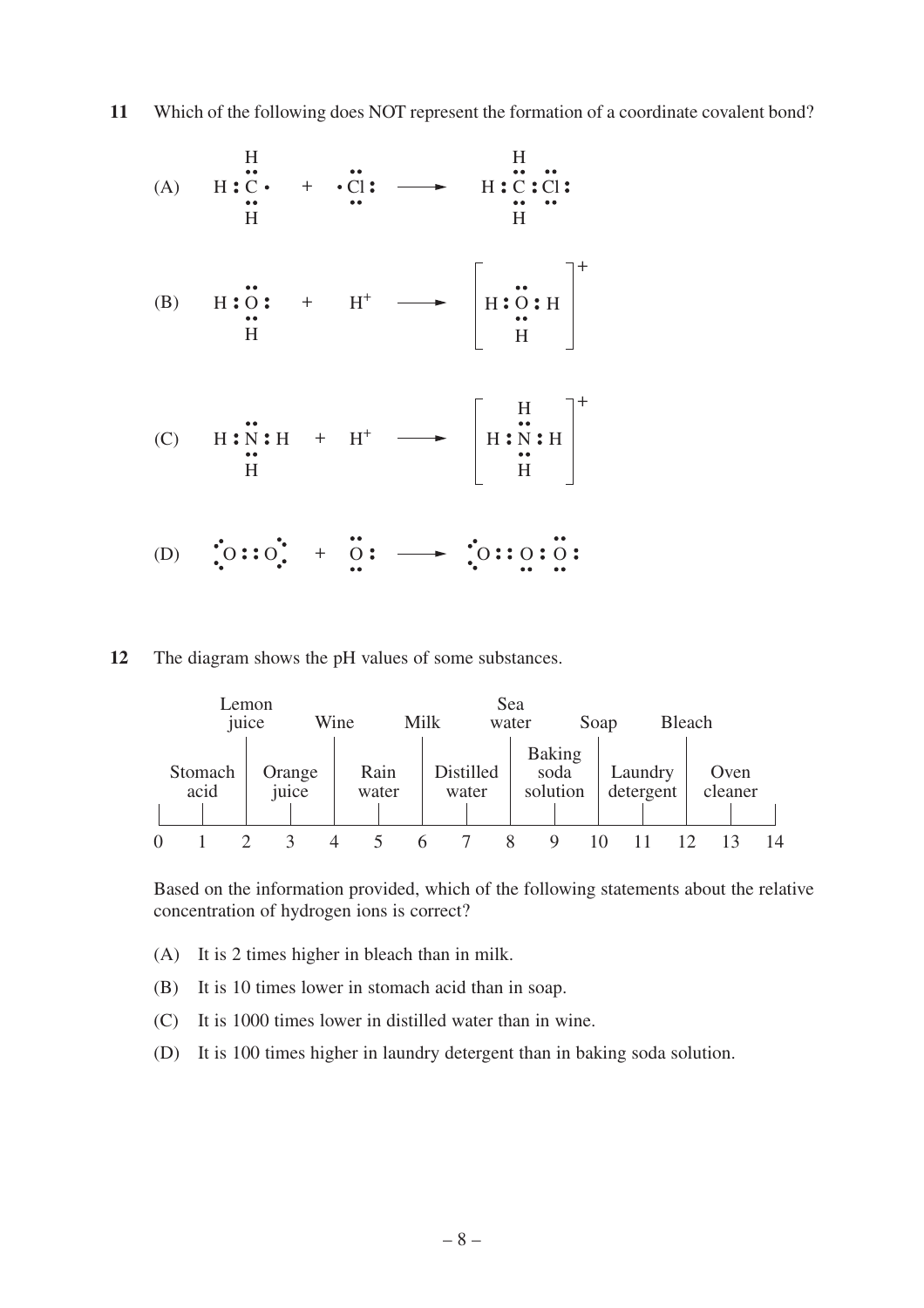**13** This equation shows an equilibrium established in the synthesis of ammonia from its component gases:

 $N_2(g) + 3H_2(g) \rightleftharpoons 2NH_3(g)$ 

If the volume of the reaction chamber is suddenly halved at time *T*, which of the following best depicts changes in the concentration of ammonia over time?

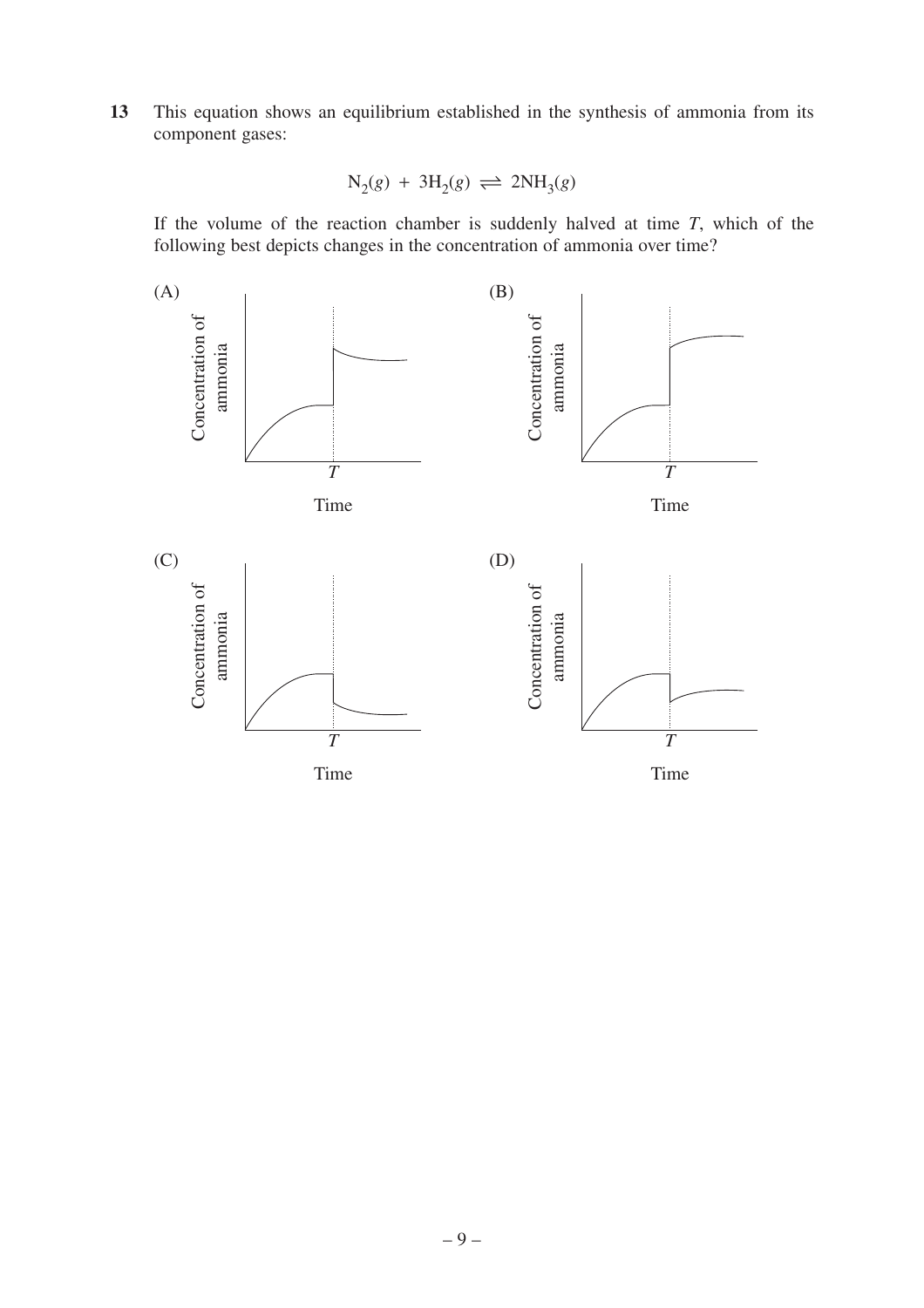- **14** What is the pH of a 0.018 mol L−<sup>1</sup> solution of hydrochloric acid?
	- (A) 0.74
	- (B) 0.96
	- (C) 1.04
	- (D) 1.74
- **15** If exactly one gram of each of the following compounds is treated with excess hydrochloric acid, which would release the greatest volume of  $CO<sub>2</sub>(g)$  at 25°C and 100 kPa?
	- $(A)$  K<sub>2</sub>CO<sub>3</sub>
	- $(B)$  KHCO<sub>3</sub>
	- $(C)$  Na<sub>2</sub>CO<sub>3</sub>
	- (D) NaHCO<sub>3</sub>
- 16 In which of the following reactions is the metal species reduced?
	- $(A)$  2FeCl<sub>2</sub>(*aq*) + Cl<sub>2</sub>(*g*)  $\rightarrow$  2FeCl<sub>3</sub>(*aq*)
	- (B)  $CuS(s) + O_2(g) \rightarrow Cu(s) + SO_2(g)$
	- (C)  $2\text{Al}(\text{OH})_3(aq) \rightarrow \text{Al}_2\text{O}_3(s) + 3\text{H}_2\text{O}(l)$
	- $(D)$  Ca(s) + 2HCl(*aq*)  $\rightarrow$  CaCl<sub>2</sub>(*aq*) + H<sub>2</sub>(*g*)
- **17** What is the standard cell potential for the reaction of 1.0 mol L−<sup>1</sup> acidified potassium dichromate  $(K_2Cr_2O_7(aq))$  with aqueous sulfur dioxide  $(SO_2(aq))$  under standard conditions?
	- $(A)$  1.20 V
	- (B) 1.52 V
	- (C) 2.24 V
	- (D) 3.20 V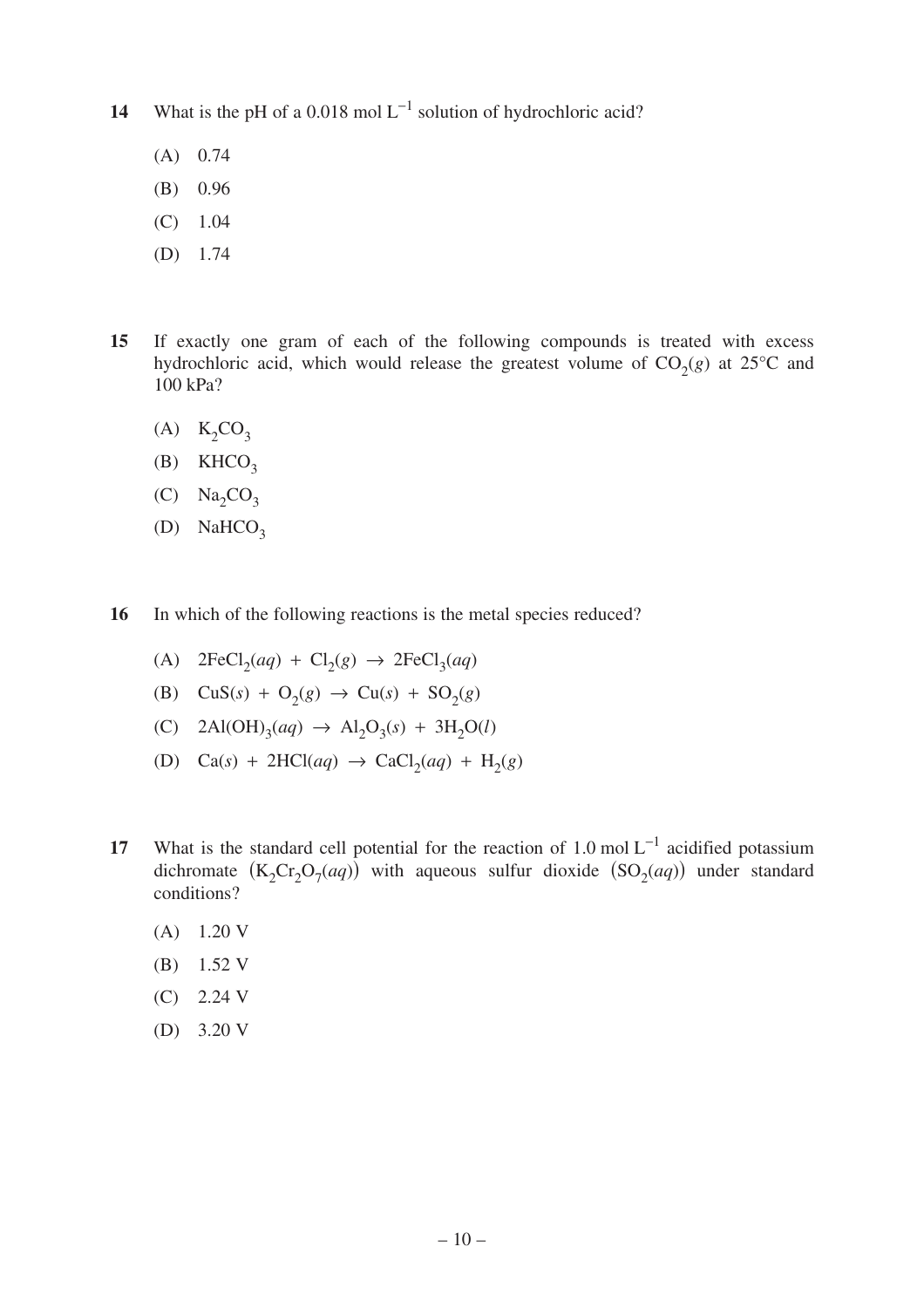**18** This is a representation of a segment of the polymer nylon 6,6.

$$
\begin{array}{c}{-{\rm C}-({\rm CH}_2)_4-{\rm C}-{\rm N}-({\rm CH}_2)_6-{\rm N}-{\rm C}-({\rm CH}_2)_4-{\rm C}-{\rm N} -({\rm CH}_2)_6-{\rm N} \\\scriptstyle \begin{array}{c} \scriptstyle \parallel \scriptstyle -\\ \scriptstyle \scriptstyle \textrm{O}\end{array}}\\ {\rm O} \begin{array}{c} {\rm H} \end{array} \begin{array}{c} \scriptstyle \parallel \scriptstyle +\\ \scriptstyle \scriptstyle \textrm{H}\end{array}}\begin{array}{c} {\rm H} \end{array} \begin{array}{c} {\rm H} \end{array} \begin{array}{c} \scriptstyle \textrm{O} \end{array} \begin{array}{c} \scriptstyle \textrm{H} \end{array} \begin{array}{c} \scriptstyle \textrm{O} \end{array} \begin{array}{c} \scriptstyle \textrm{H} \end{array} \begin{array}{c} \scriptstyle \textrm{H} \end{array}
$$

Which of the following represents the two monomers that are used to produce nylon 6,6?

(A)   
\n
$$
\begin{array}{ccc}\n & HO & H \\
C & (CH_2)_4 - N & \text{and} \\
 & H & H\n\end{array}
$$
\n
$$
\begin{array}{ccc}\n & H & H \\
N & -(CH_2)_6 - N & \text{and} \\
 & H & H\n\end{array}
$$

(B) 
$$
HO
$$
  
\n ${}_{||}^{H O}C - (CH2)4 - C$   
\n ${}_{||}^{H}$  and  ${}_{H}^{H}$   $N - (CH2)4 - C$   
\n ${}_{||}^{H}$ 

(C) 
$$
HO \setminus C - (CH_2)_6 - C \setminus CH \setminus H \setminus H \setminus H
$$
  
\n(D)  $OH$  and  $H \setminus N - (CH_2)_4 - N \setminus H \setminus H$ 

(D) 
$$
HO
$$
  
\n $C - (CH_2)_4 - C$   
\n $0$   
\n $0$   
\n $0$   
\n $H$   
\n $N - (CH_2)_6 - N$   
\n $H$   
\n $H$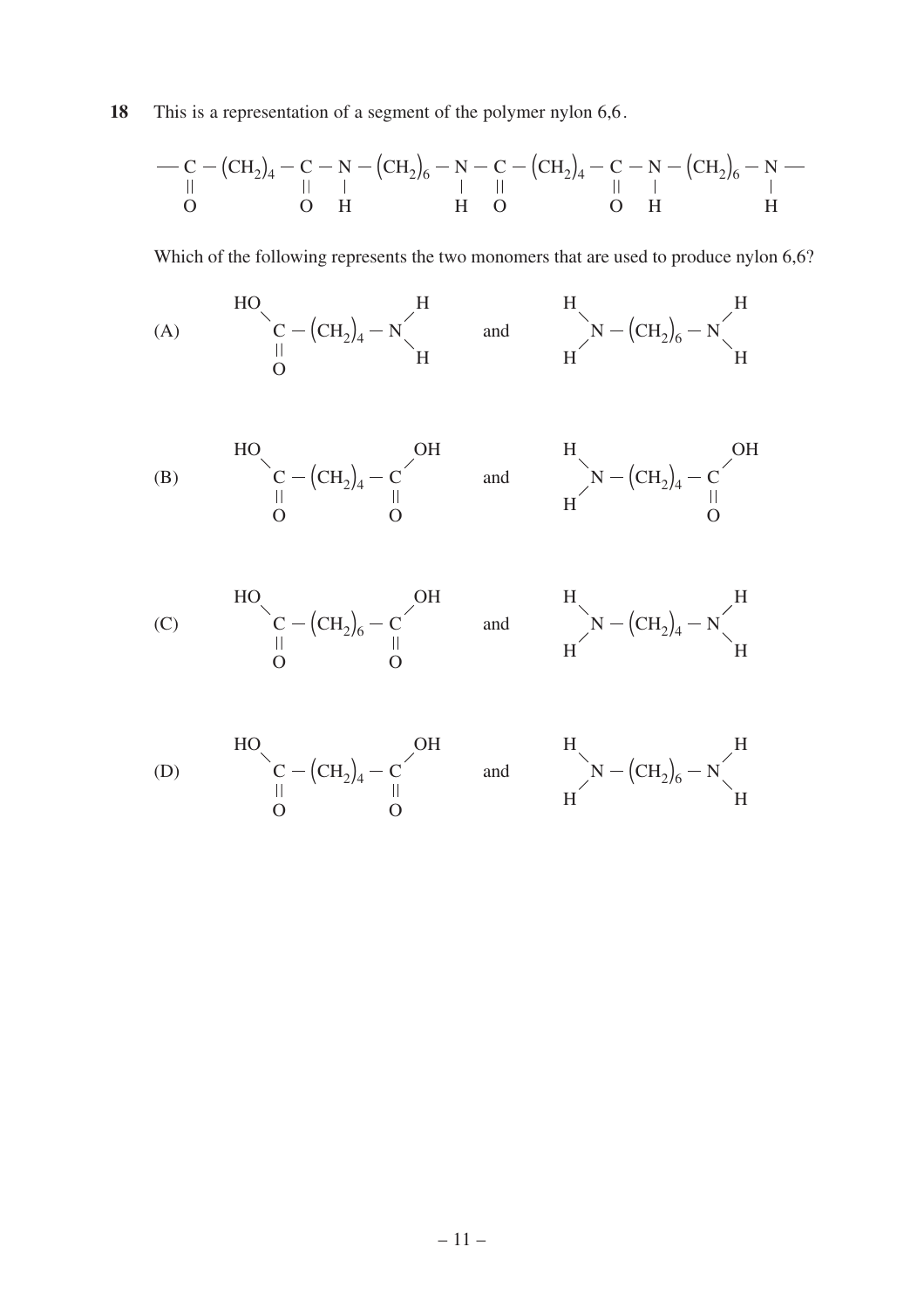**19** An experimental car using ethanol as a fuel source requires 2270 kJ of energy for every kilometre travelled.

Given that the heat of combustion of ethanol is 1360 kJ mol<sup>-1</sup>, what is the maximum distance that the car can travel on 1.0 kilogram of ethanol?

- (A) 1.7 km
- (B) 13 km
- (C) 28 km
- (D) 36 km
- **20** This graph represents the yield of an equilibrium reaction at different temperature and pressure conditions inside a reaction vessel.



Which of the following reactions could produce the trends shown in the graph?

| (A) $X(g) + Y(g) \rightleftharpoons 3Z(g)$    | $\Delta H = +100 \text{ kJ}$ |
|-----------------------------------------------|------------------------------|
| (B) $X(g) + Y(g) \rightleftharpoons 2Z(g)$    | $\Delta H = -100 \text{ kJ}$ |
| $(C)$ $2X(g) + 2Y(g) \rightleftharpoons Z(g)$ | $\Delta H = +100 \text{ kJ}$ |
| (D) $4X(g) + 2Y(g) \rightleftharpoons 3Z(g)$  | $\Delta H = -100 \text{ kJ}$ |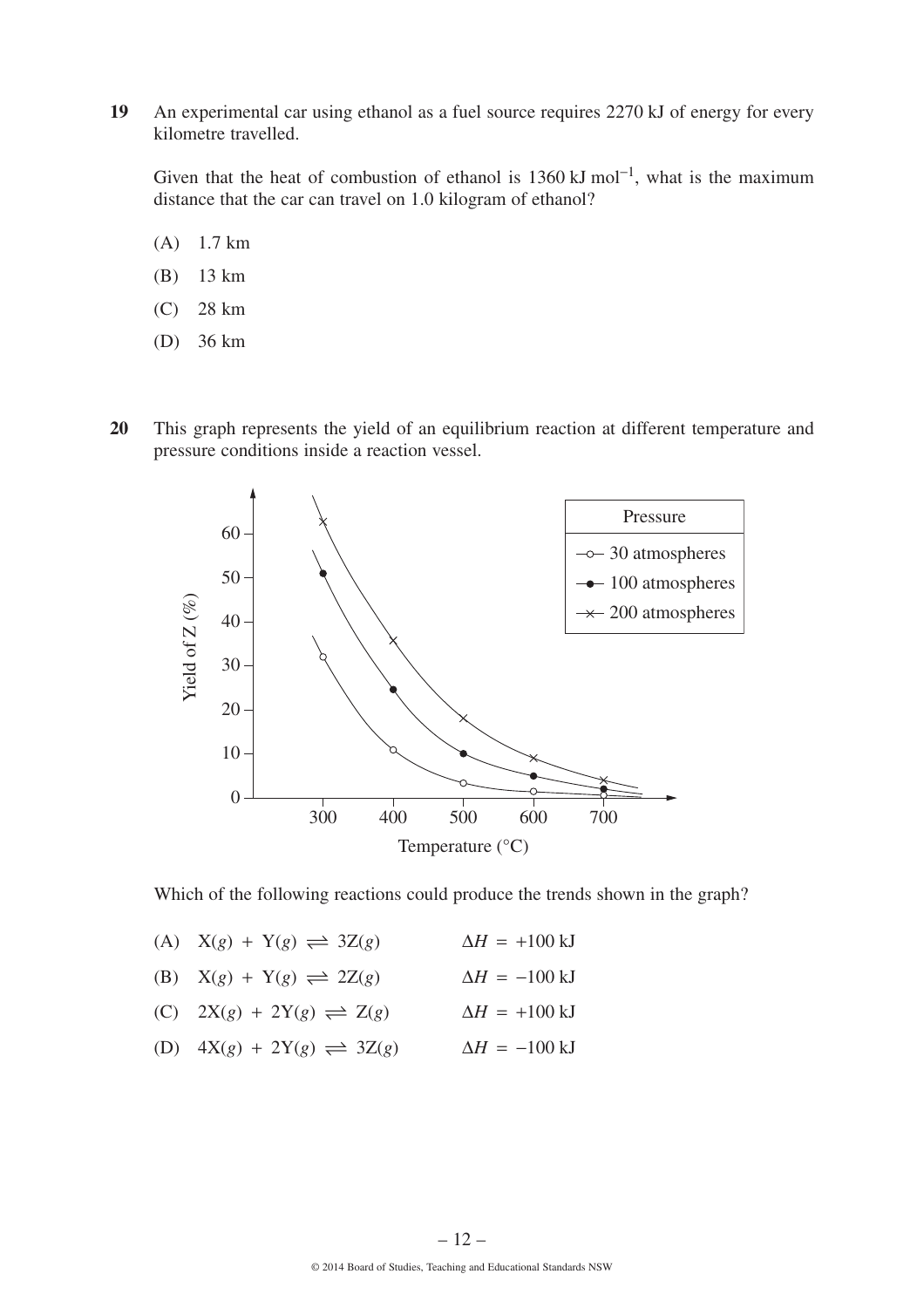

Answer the questions in the spaces provided. These spaces provide guidance for the expected length of response.

Show all relevant working in questions involving calculations.

#### **Question 21** (3 marks)

The transuranic artificial element curium–242 can be produced in two ways. The nuclear equations for the two processes are given below. **3**

Process *A*

95 241 0 1 95 242 96 242  $Am + \frac{1}{0}n \rightarrow \frac{242}{95}Am \rightarrow \frac{242}{96}Cm + \frac{0}{-1}e$ 

Process *B*

94 239 2 4 96 242  $Pu + \frac{4}{2}He \rightarrow \frac{242}{96}Cm + \frac{1}{0}n$ 

Compare these two processes of production for the element curium–242.

......................................................................................................................................... ......................................................................................................................................... ......................................................................................................................................... ......................................................................................................................................... ......................................................................................................................................... ......................................................................................................................................... ......................................................................................................................................... .........................................................................................................................................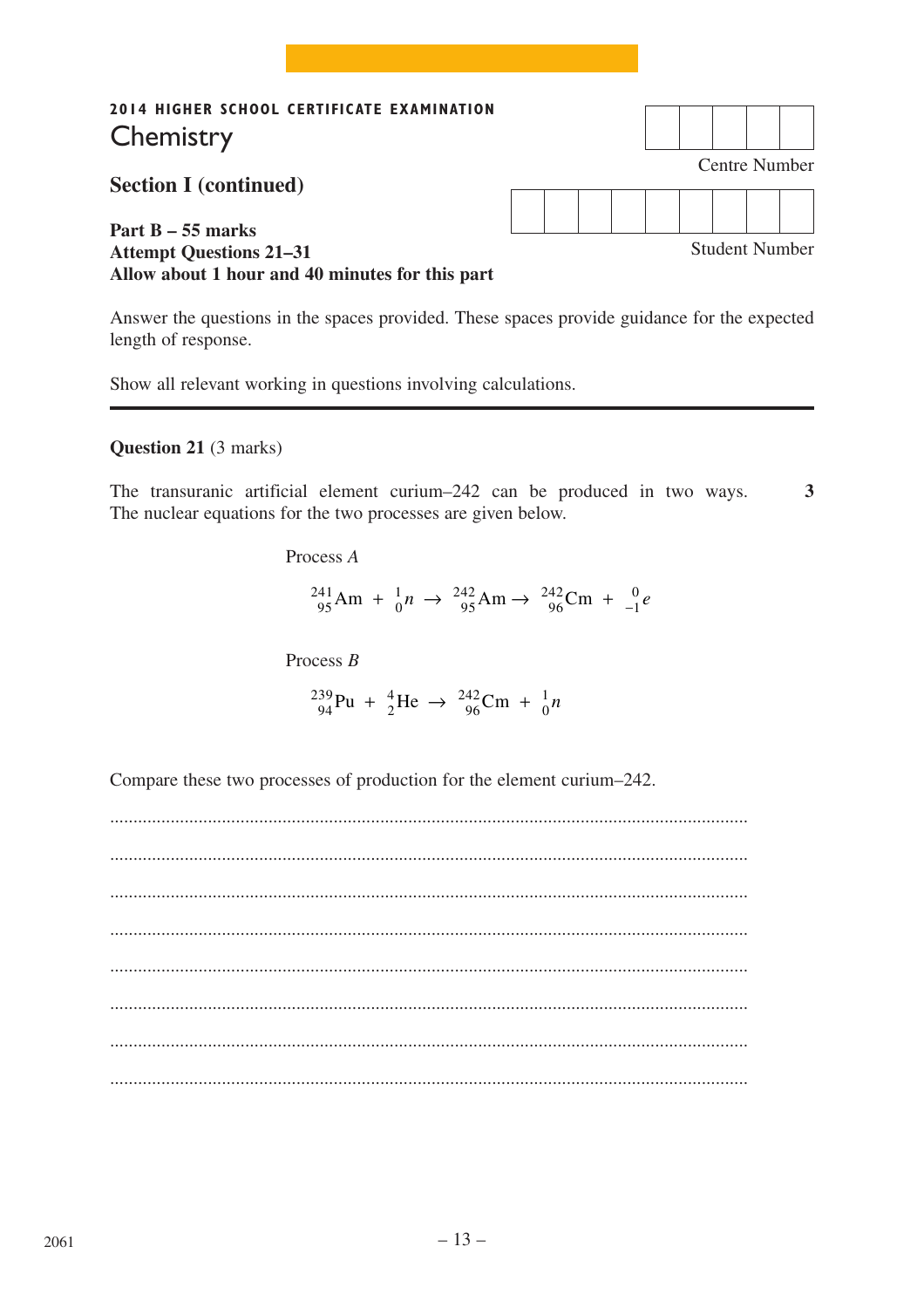#### **Question 22** (6 marks)

A student performed a first-hand investigation to determine the quantitative relationship between heat of combustion and molar mass of alkanols. The student did this by burning different alkanols to heat water as shown in the diagram below. The calculated heats of combustion for four of the alkanols are given in the table.



| Alkanol     | Molar mass<br>$(g \mod^{-1})$ | Calculated heat<br>of combustion<br>$(kJ \text{ mol}^{-1})$ | Theoretical heat of<br>combustion<br>$(kJ \text{ mol}^{-1})$ |
|-------------|-------------------------------|-------------------------------------------------------------|--------------------------------------------------------------|
| methanol    | 32                            | 150                                                         | 726                                                          |
| ethanol     | 46                            | 950                                                         | 1367                                                         |
| propan-1-ol | 60                            | 1500                                                        | 2021                                                         |
| butan-1-ol  | 74                            | 2250                                                        | 2676                                                         |

**Question 22 continues on page 15**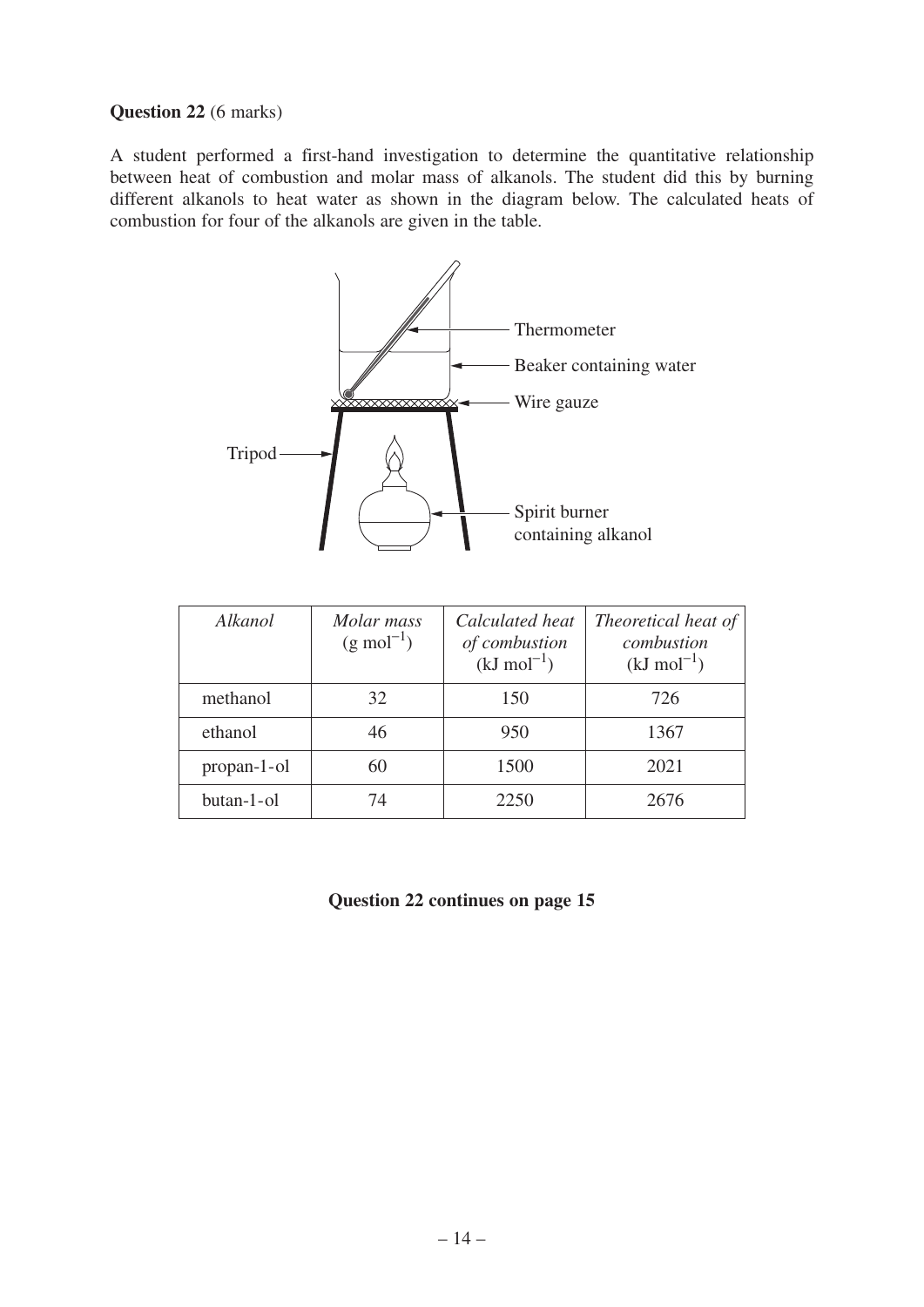#### Question 22 (continued)

On the grid below, graph both the calculated and the theoretical heat of  $(a)$ combustion against the molar mass of the alkanols.



#### Heat of combustion versus molar mass



 $(b)$ Discuss the validity of the student's investigation. 

**End of Question 22** 

 $\overline{\mathbf{3}}$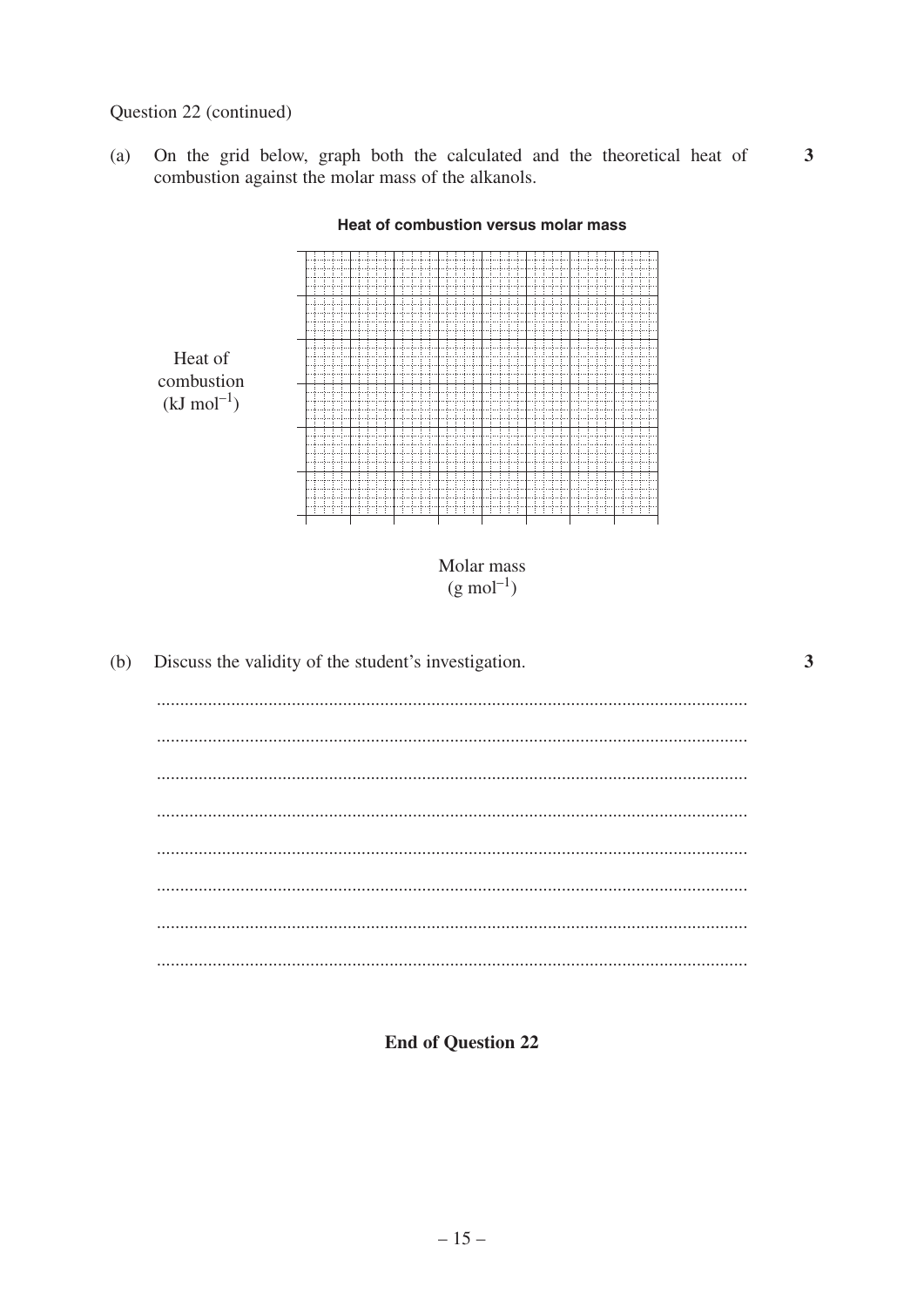## **Question 23** (3 marks)

This diagram shows a town situated near agriculture and industry.



The town relies on the river for its water supply.

| (a) | Identify ONE chemical species that could be a contaminant of the water supply. |               |
|-----|--------------------------------------------------------------------------------|---------------|
|     |                                                                                |               |
| (b) | Explain the need to monitor the levels of a contaminant in water supplies.     | $\mathcal{P}$ |
|     |                                                                                |               |
|     |                                                                                |               |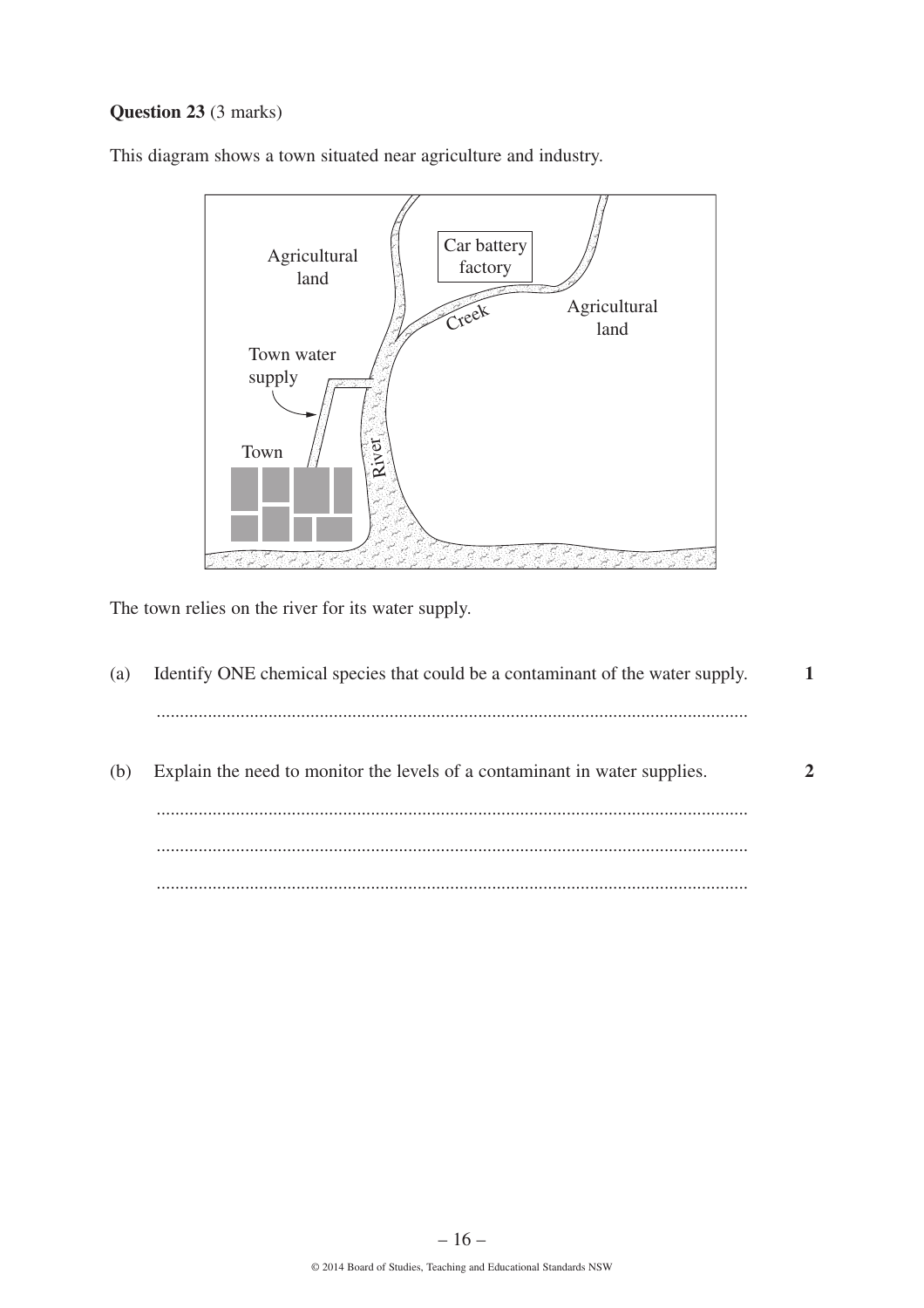| <b>2014 HIGHER SCHOOL CERTIFICATE EXAMINATION</b><br>Chemistry |  |  |  |                       |  |
|----------------------------------------------------------------|--|--|--|-----------------------|--|
| <b>Section I – Part B (continued)</b>                          |  |  |  | <b>Centre Number</b>  |  |
|                                                                |  |  |  |                       |  |
|                                                                |  |  |  | <b>Student Number</b> |  |

#### Question 24 (5 marks)

A solution contains carbonate, chloride and sulfate ions.

5

Describe a sequence of tests that could be used to confirm the presence of each of these ions. Include ONE relevant chemical equation.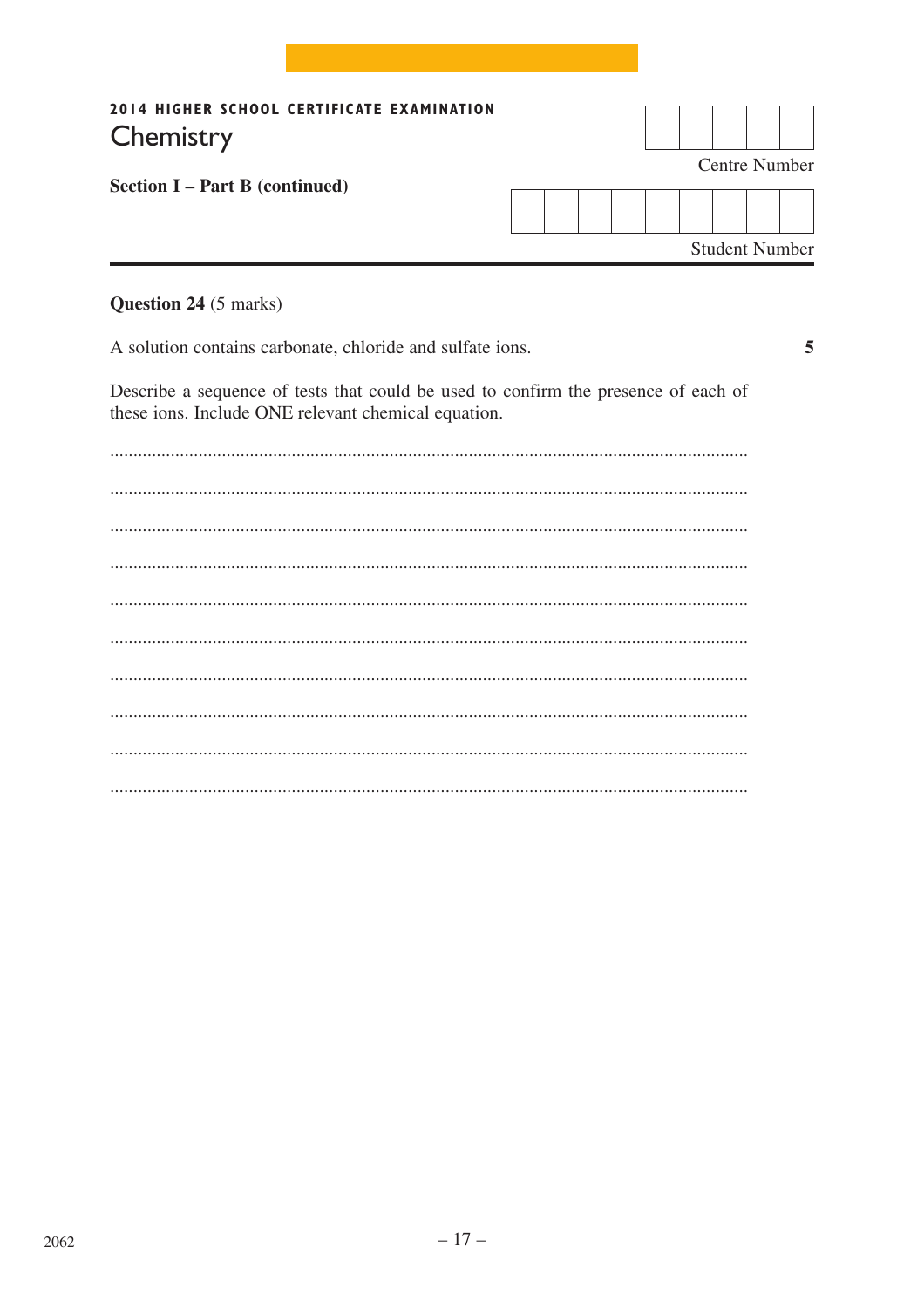#### Question 25 (4 marks)

Under conditions of low oxygen levels, octane can undergo incomplete combustion according to the following chemical equation:

$$
2C_8H_{18}(l) + 17O_2(g) \rightarrow 6C(s) + 4CO(g) + 6CO_2(g) + 18H_2O(l)
$$

- $\overline{2}$ Explain the need to monitor this process.  $(a)$  $\cdots$
- Calculate the mass of soot  $(C(s))$  produced if 4.2 moles of octane are combusted  $\overline{2}$ (b) in this way.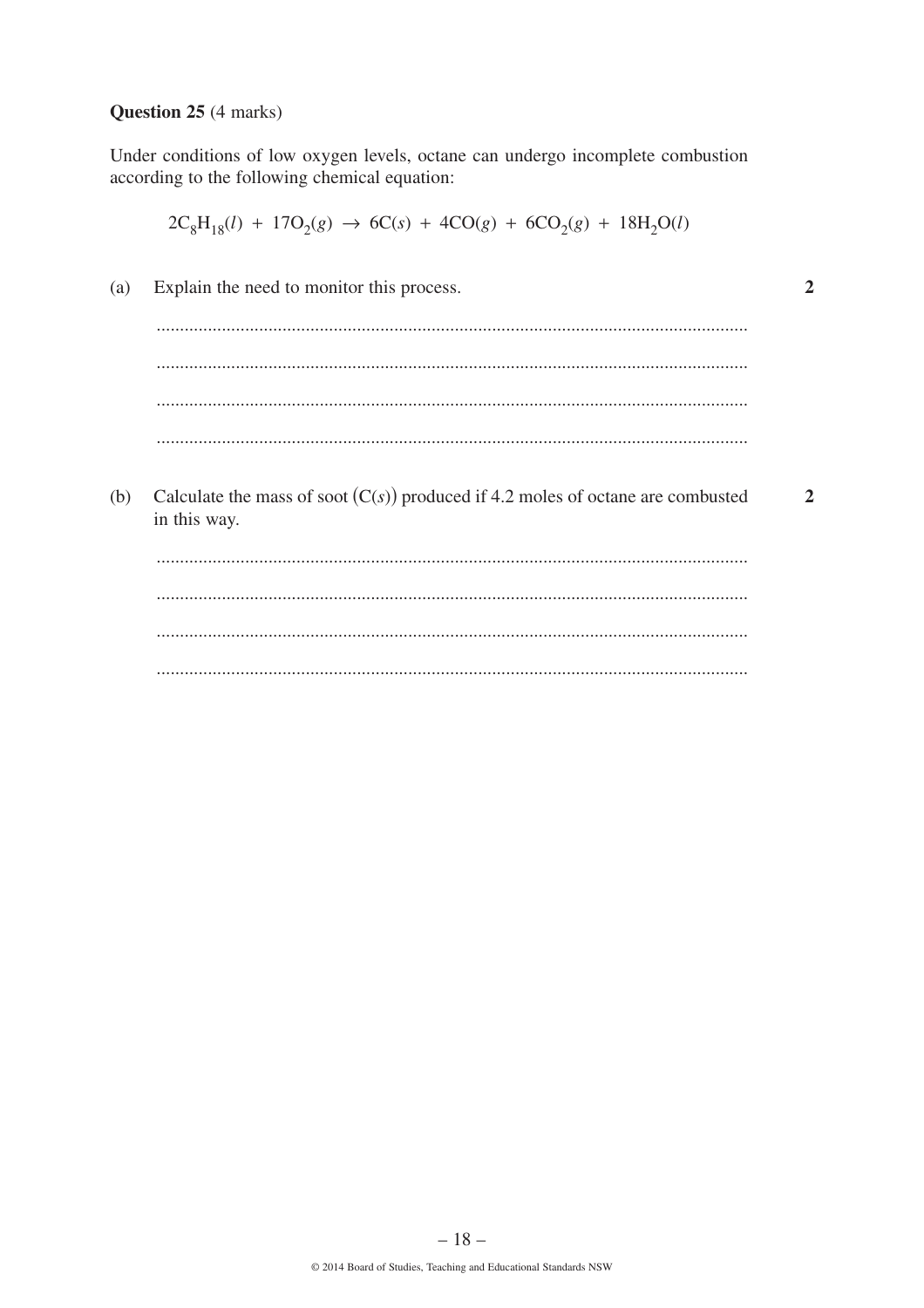| <b>2014 HIGHER SCHOOL CERTIFICATE EXAMINATION</b><br>Chemistry |  |  |  |  |                       |  |
|----------------------------------------------------------------|--|--|--|--|-----------------------|--|
| <b>Section I – Part B (continued)</b>                          |  |  |  |  | <b>Centre Number</b>  |  |
|                                                                |  |  |  |  |                       |  |
|                                                                |  |  |  |  | <b>Student Number</b> |  |

## **Question 26** (6 marks)

A first-hand investigation to produce an ester is to be carried out in a school laboratory, using an alkanol, an alkanoic acid and a suitable catalyst.

| (a) | Name an ester that could be produced in a school laboratory.                                                              | 1 |
|-----|---------------------------------------------------------------------------------------------------------------------------|---|
|     |                                                                                                                           |   |
| (b) | Describe how potential hazards associated with the three chemicals required for<br>this investigation could be addressed. | 5 |
|     |                                                                                                                           |   |
|     |                                                                                                                           |   |
|     |                                                                                                                           |   |
|     |                                                                                                                           |   |
|     |                                                                                                                           |   |
|     |                                                                                                                           |   |
|     |                                                                                                                           |   |
|     |                                                                                                                           |   |
|     |                                                                                                                           |   |
|     |                                                                                                                           |   |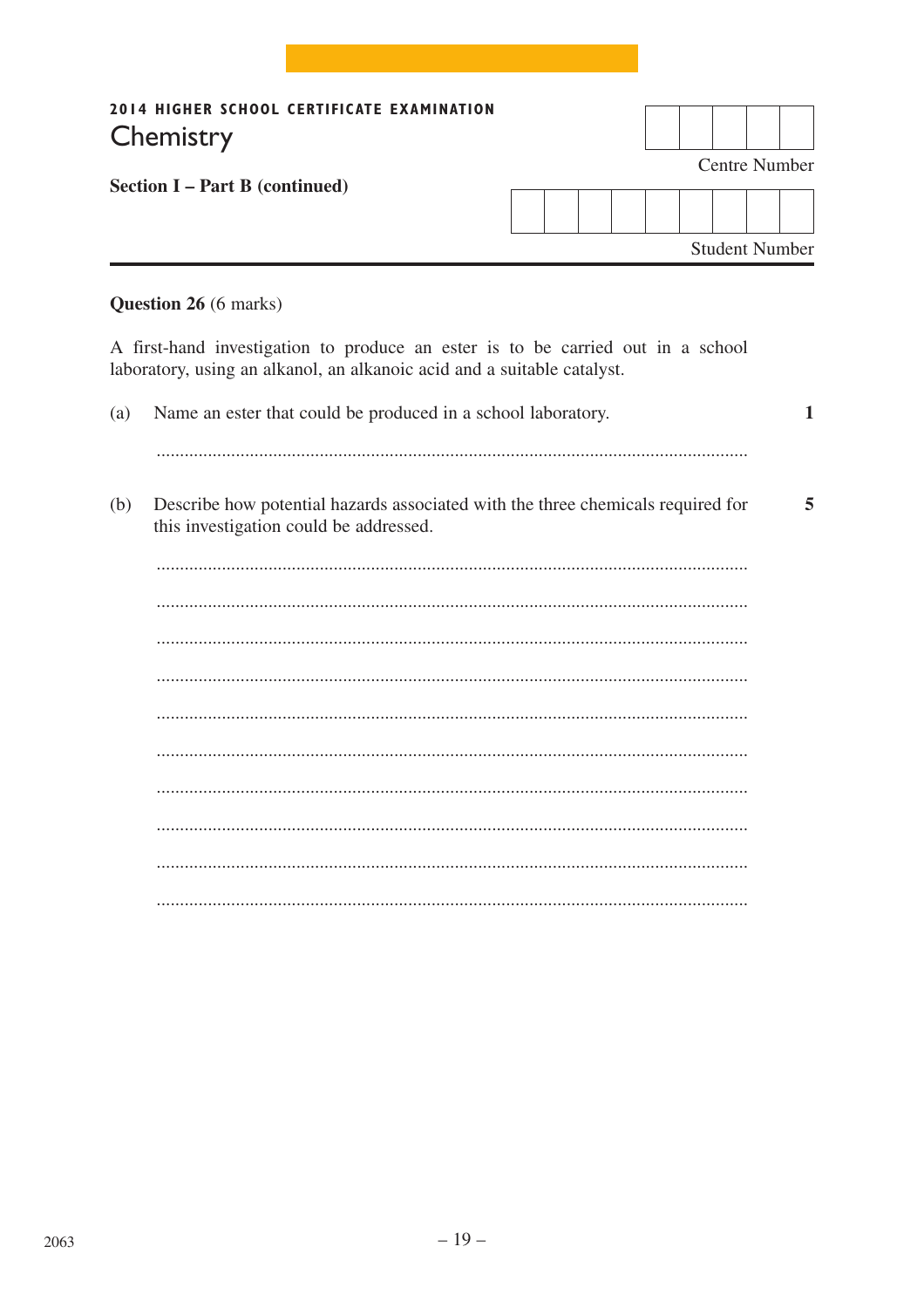#### Question 27 (6 marks)

Limestone (CaCO<sub>3</sub>) contributes to the hardness of water by releasing  $Ca^{2+}$  ions in water. The chemical equation for this exothermic reaction is shown.

$$
\text{CaCO}_3(s) + \text{H}_2\text{O}(l) + \text{CO}_2(g) \rightleftharpoons \text{Ca}^{2+}(aq) + 2\text{HCO}_3^-(aq)
$$

Explain why increasing the temperature of hard water would reduce its hardness.  $(a)$  $\overline{2}$ Describe how atomic absorption spectroscopy (AAS) could be used to measure  $(b)$  $\overline{\mathbf{4}}$ the effectiveness of heating water to reduce its hardness.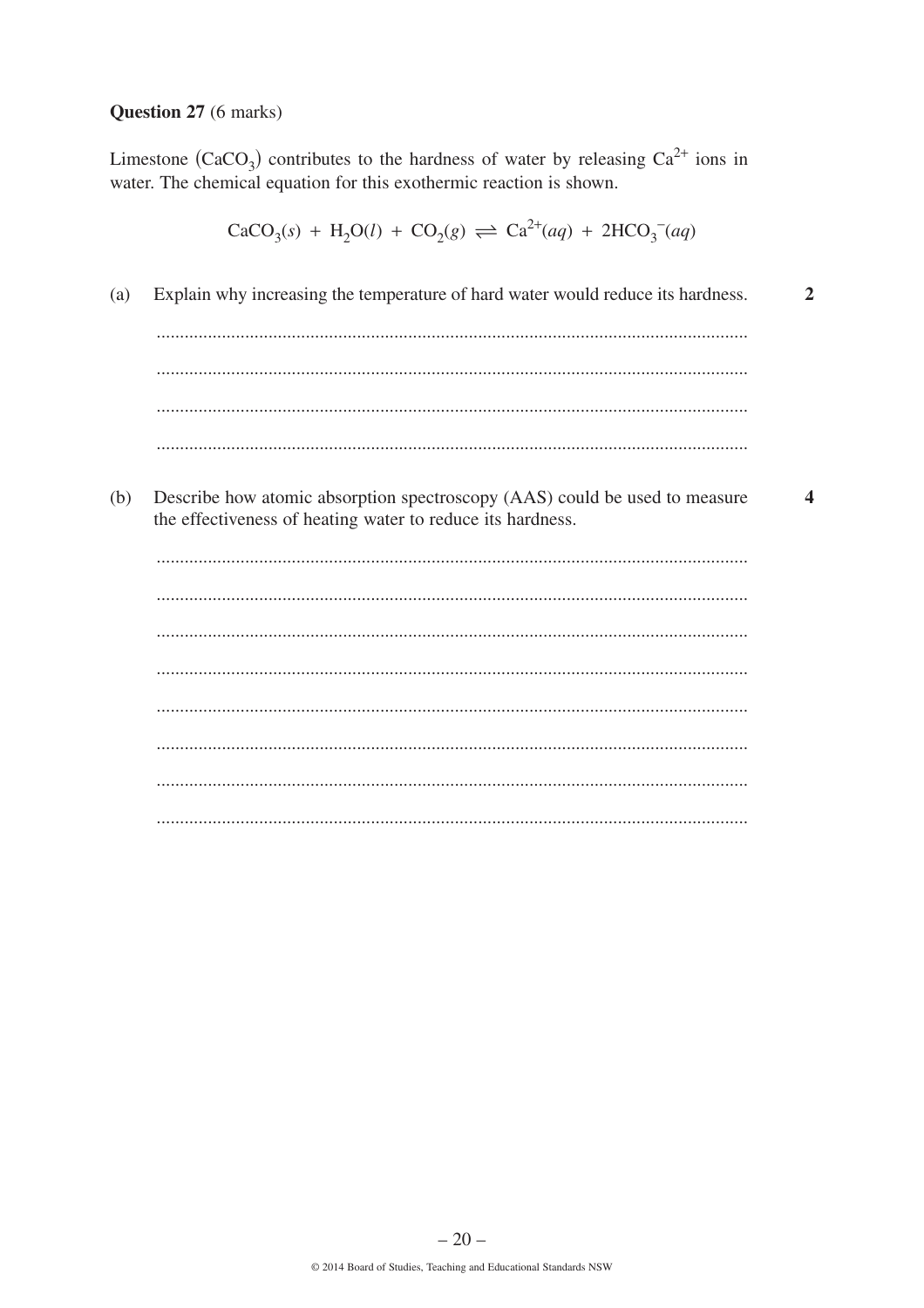

#### **Question 28** (5 marks)

A galvanic cell has been constructed as shown in the diagram.



# Explain the colour change in the copper half-cell as the reaction proceeds.  $(a)$

 $\overline{2}$ 

 $\overline{3}$ 

 $(b)$ The theoretical standard potential for this galvanic cell is 2.02 V.

Identify metal  $X$  and justify your answer.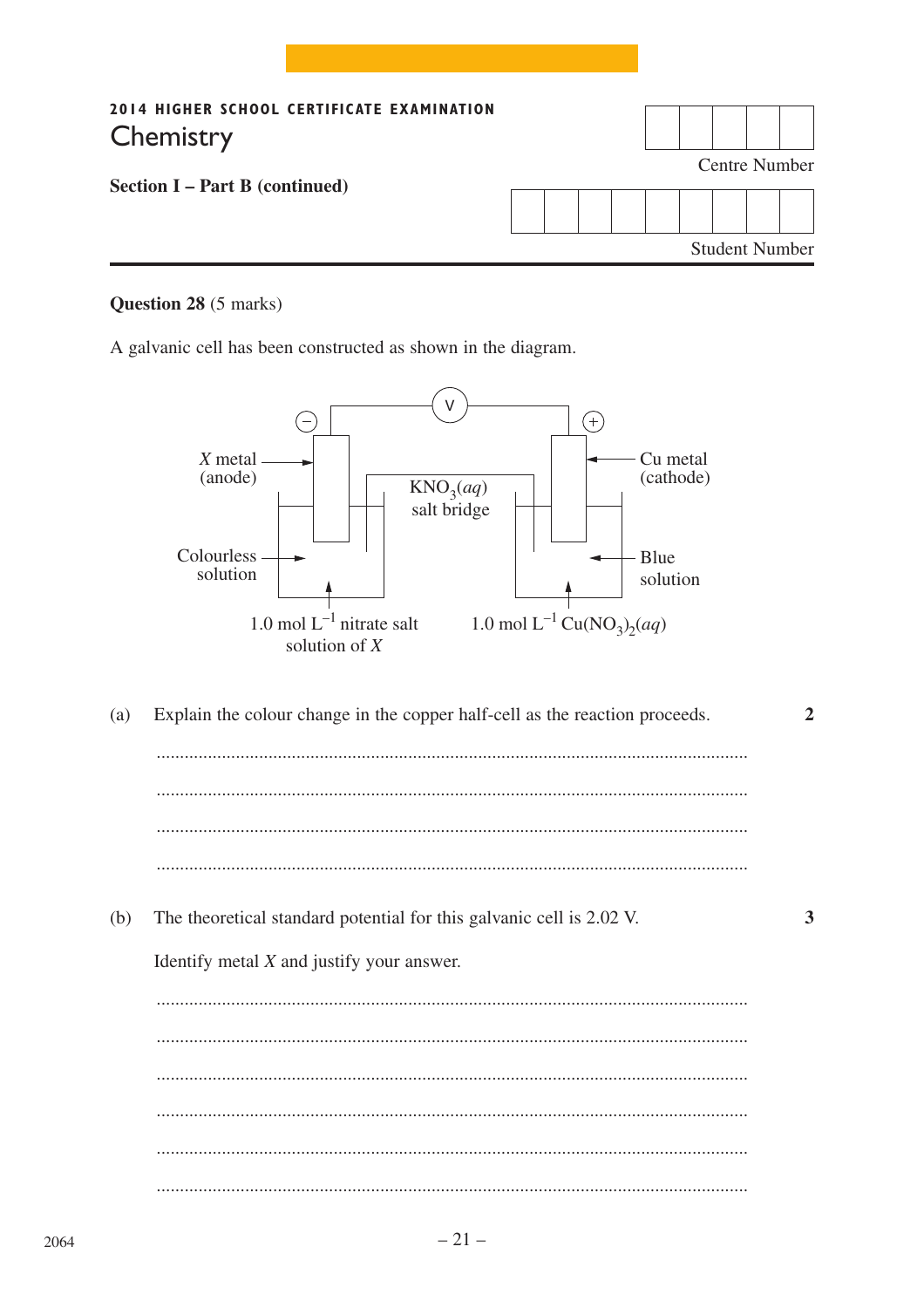#### Question 29 (5 marks)

An experiment was performed to model the formation of acid rain.

A sample of sulfur was burned on a metal spoon. While alight, it was placed in a gas jar with some dry litmus paper.



When a fine mist of water was sprayed into the jar, the litmus paper turned red.

Assess the suitability of this experiment as a model for the formation of acid rain.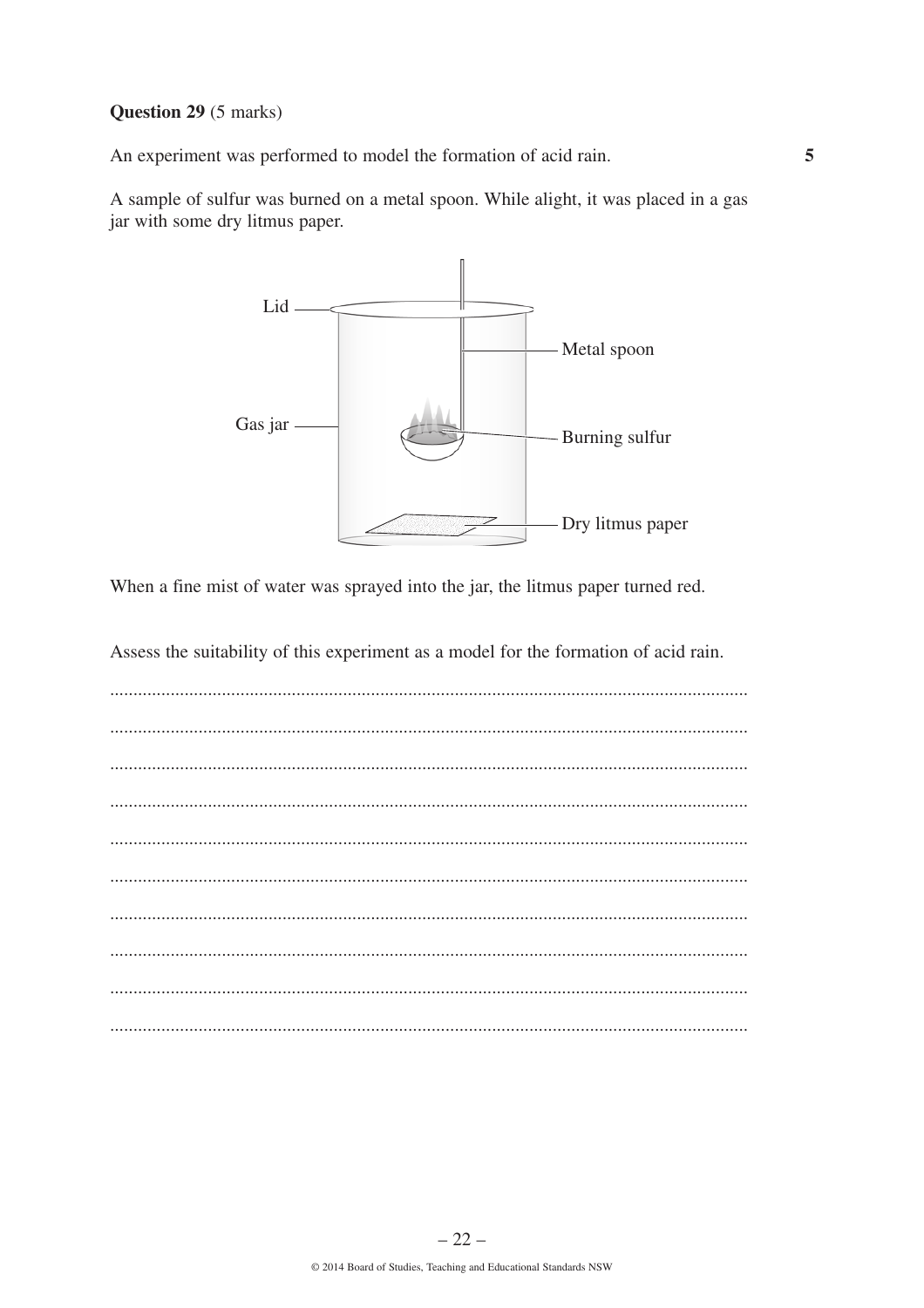

## **Question 30** (5 marks)

A batch of dry ice (solid  $CO_2$ ) was contaminated during manufacture. To determine its purity, the following steps were carried out.

| placed in a clean, dry flask.                                                                                                                                              |
|----------------------------------------------------------------------------------------------------------------------------------------------------------------------------|
| Step 2: 50.00 mL of 1.00 mol $L^{-1}$ sodium hydroxide was added to<br>the flask. The sodium hydroxide was in excess.                                                      |
| Step 3: The flask was sealed to prevent loss of carbon dioxide gas<br>and the reaction allowed to reach completion, according to<br>this equation:                         |
| $2NaOH(aq) + CO_2(s) \rightarrow Na_2CO_3(aq) + H_2O(l)$                                                                                                                   |
| Step 4: The remaining sodium hydroxide was titrated against a<br>$1.00$ mol L <sup>-1</sup> solution of hydrochloric acid. The average<br>volume of HCl used was 27.60 mL. |

|     | л.                                                                |  |
|-----|-------------------------------------------------------------------|--|
|     |                                                                   |  |
|     |                                                                   |  |
| (b) | Calculate the percentage purity by mass of this batch of dry ice. |  |
|     |                                                                   |  |
|     |                                                                   |  |
|     |                                                                   |  |
|     |                                                                   |  |
|     |                                                                   |  |
|     |                                                                   |  |
|     |                                                                   |  |
|     |                                                                   |  |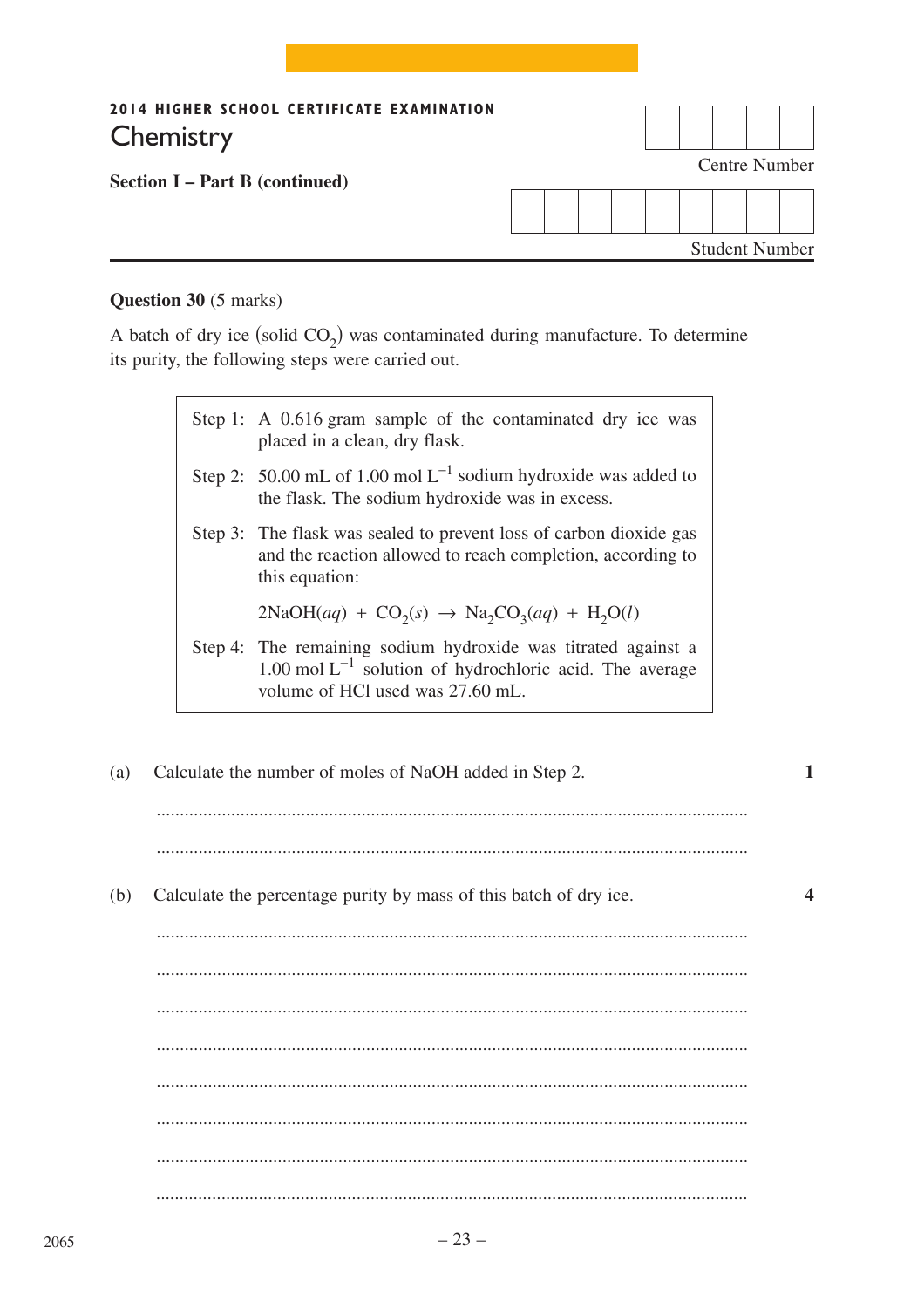#### Question 31 (7 marks)

With reference to the underlying chemistry and with relevant equations, assess the impacts on society of TWO uses of ethanol.

  $\overline{7}$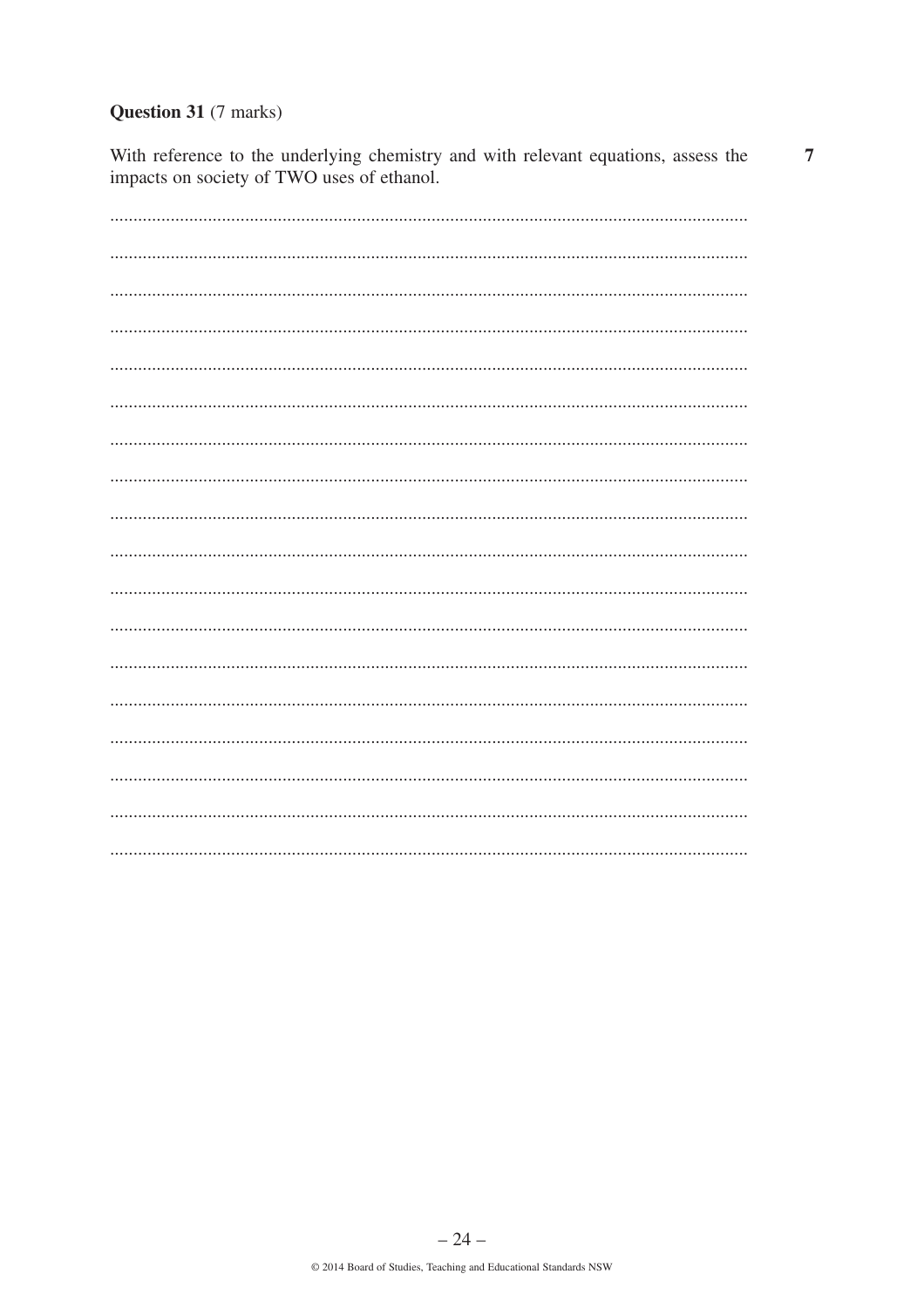# **2014 HIGHER SCHOOL CERTIFICATE EXAMINATION Chemistry**

# **Section II**

## **25 marks Attempt ONE question from Questions 32–36 Allow about 45 minutes for this section**

Answer parts (a)–(c) of the question in Section II Answer Booklet 1. Answer parts (d)–(e) of the question in Section II Answer Booklet 2. Extra writing booklets are available.

Show all relevant working in questions involving calculations.

|             | Pages |
|-------------|-------|
|             |       |
| Question 33 |       |
| Question 34 |       |
|             |       |
|             |       |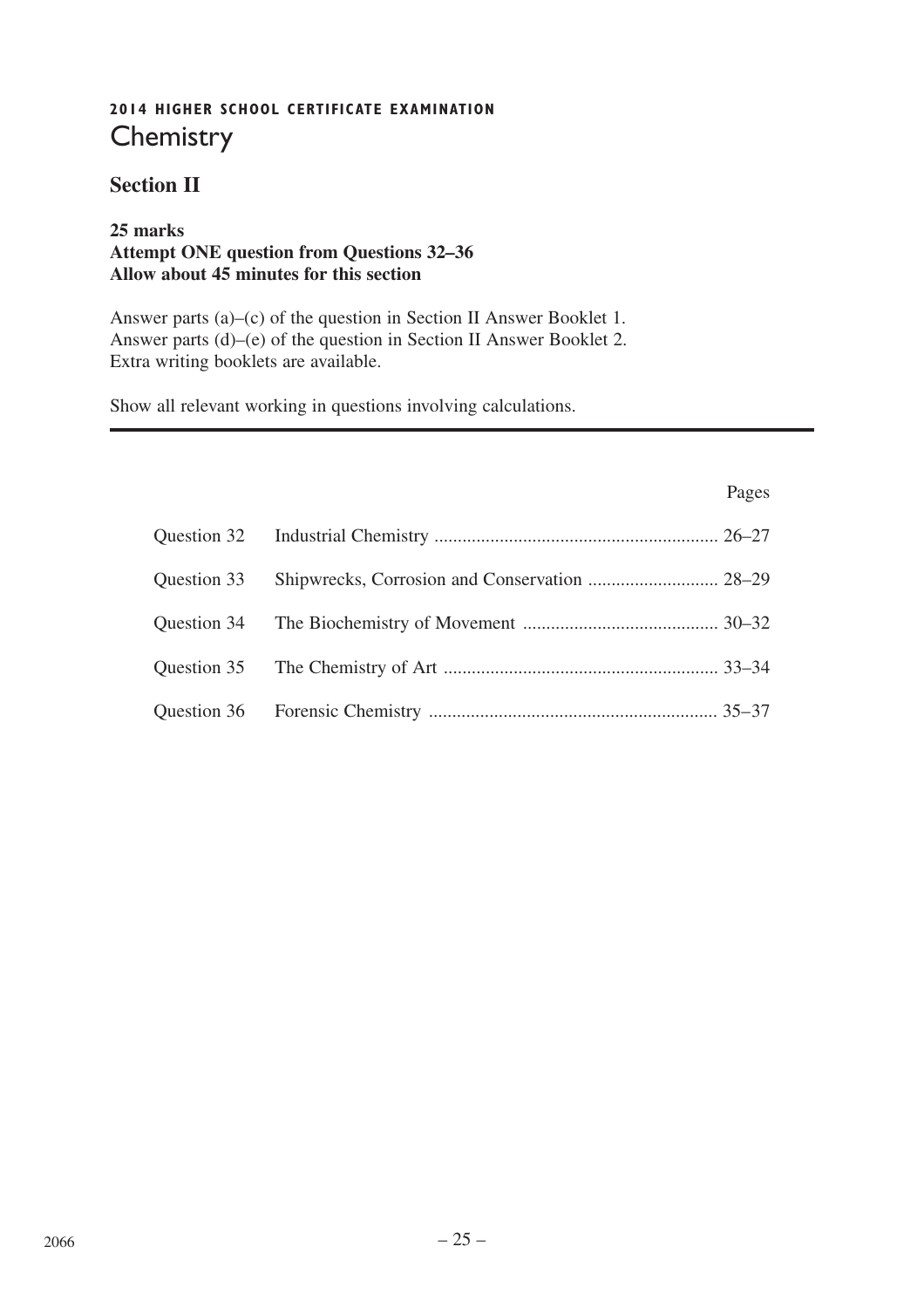#### **Question 32 — Industrial Chemistry** (25 marks)

Answer parts (a)–(c) in Section II Answer Booklet 1.





Explain, with reference to the diagram, how sulfuric acid should be transported.

(b) Nitrosyl chloride is introduced into an empty container. It then dissociates into nitric oxide and chlorine according to the equation:

$$
2NOCl(g) \rightleftharpoons 2NO(g) + Cl_2(g)
$$

The reaction is endothermic.

- (i) Explain the effect on the yield of  $NO(g)$  if the temperature is increased. **2**
- (ii) The equilibrium constant, *K*, for the reaction is 0.028. **3**

Calculate the equilibrium concentration of  $NOCI(g)$  if the equilibrium concentration of  $Cl_2(g)$  is 0.17 mol L<sup>-1</sup>.

#### **Question 32 continues on page 27**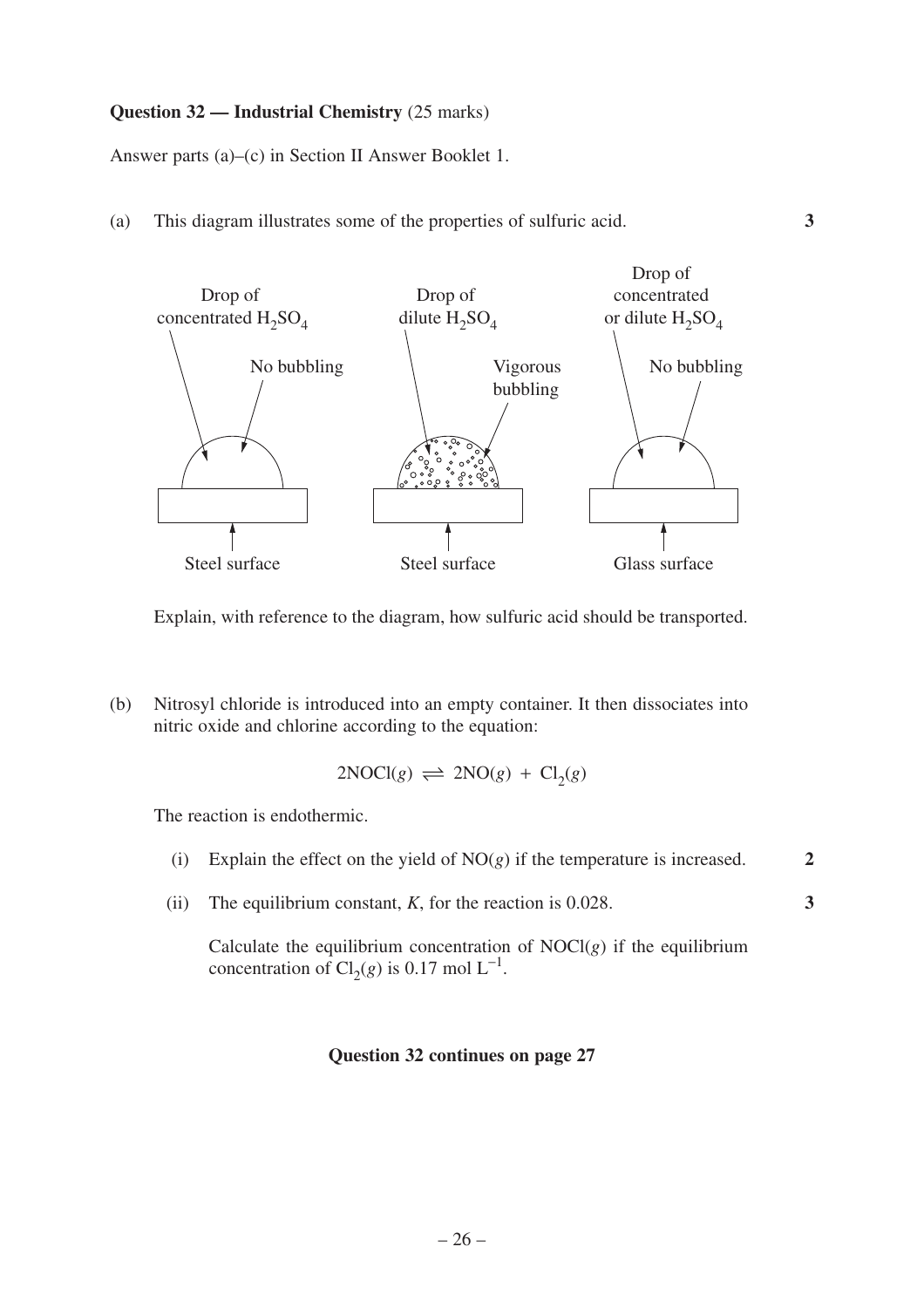#### Question 32 (continued)

- (c) Electrolysis is used in the industrial production of sodium hydroxide.
	- (i) Contrast the energy transformations in galvanic and electrolytic cells. **2**
	- (ii) The table shows the products of three different electrolytic cells involving aqueous or molten sodium chloride. **3**

| Cell | Anode               | Cathode  |
|------|---------------------|----------|
| X    | $O_2(g)$            | $H_2(g)$ |
|      | Cl <sub>2</sub> (g) | $H_2(g)$ |
| 7.   | Cl <sub>2</sub> (g) | Na(l)    |

Explain which of the three electrolytic cells from the table is used for the industrial production of sodium hydroxide.

Answer parts (d)–(e) in Section II Answer Booklet 2.

- (d) An investigation is to be conducted to model a chemical step involved in the Solvay process.
	- (i) Outline a valid procedure that could be used to carry out the investigation. **2**
	- (ii) Describe TWO limitations associated with the procedure outlined in part (i). **3**
- (e) Explain how the differences in the structure and composition of soaps and detergents determine their uses and their impacts on the environment. **7**

#### **End of Question 32**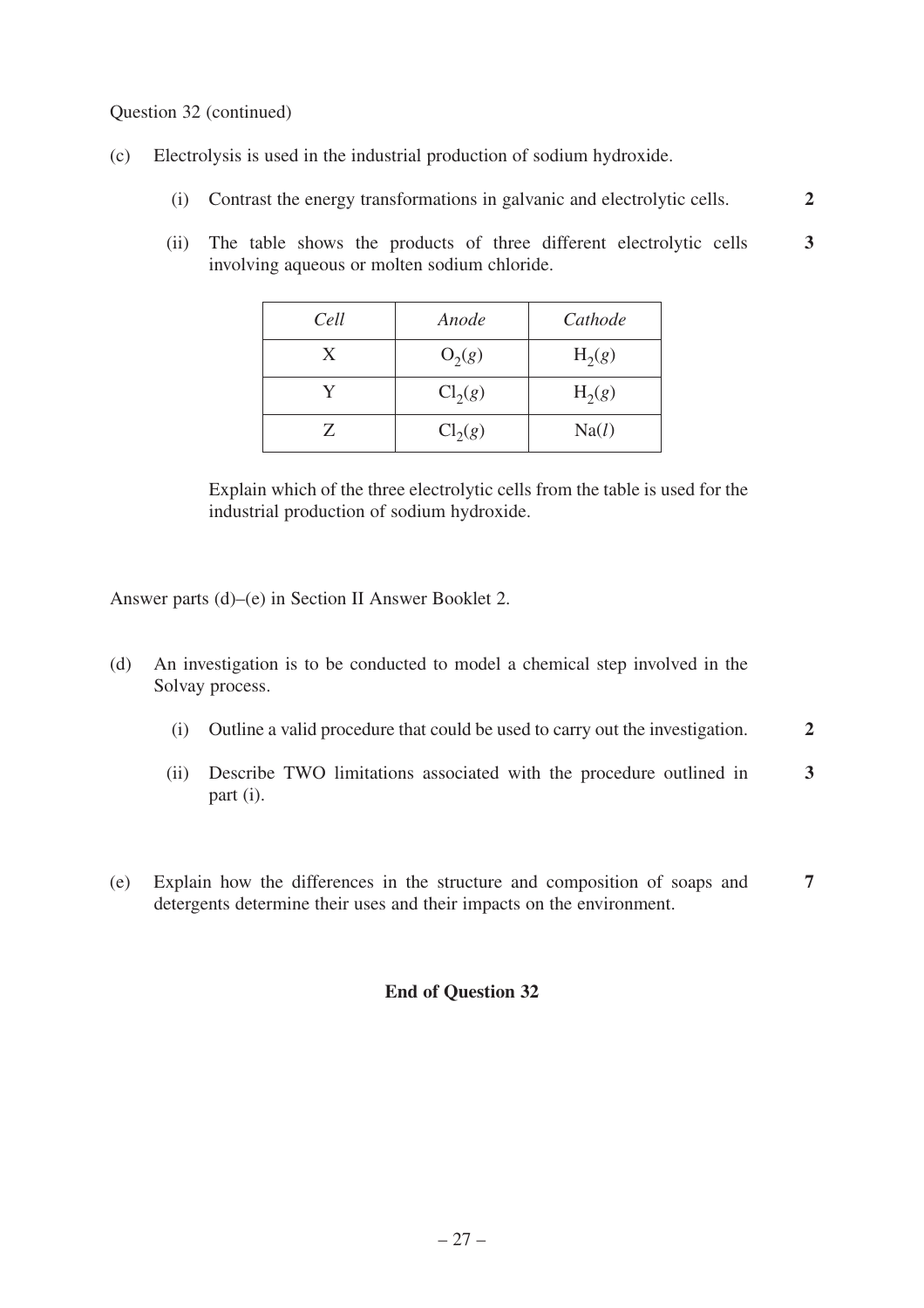## **Question 33 — Shipwrecks, Corrosion and Conservation** (25 marks)

Answer parts (a)–(c) in Section II Answer Booklet 1.

(a) This diagram shows the various layers of a pipe. **3**



Outline TWO reasons why this pipe would be resistant to corrosion.

- (b) Iron corrodes differently under acidic and neutral conditions.
	- (i) Write an equation to represent the process of rusting under neutral conditions. **2**
	- (ii) Explain why iron will corrode faster under acidic conditions than under neutral conditions. **3**

**Question 33 continues on page 29**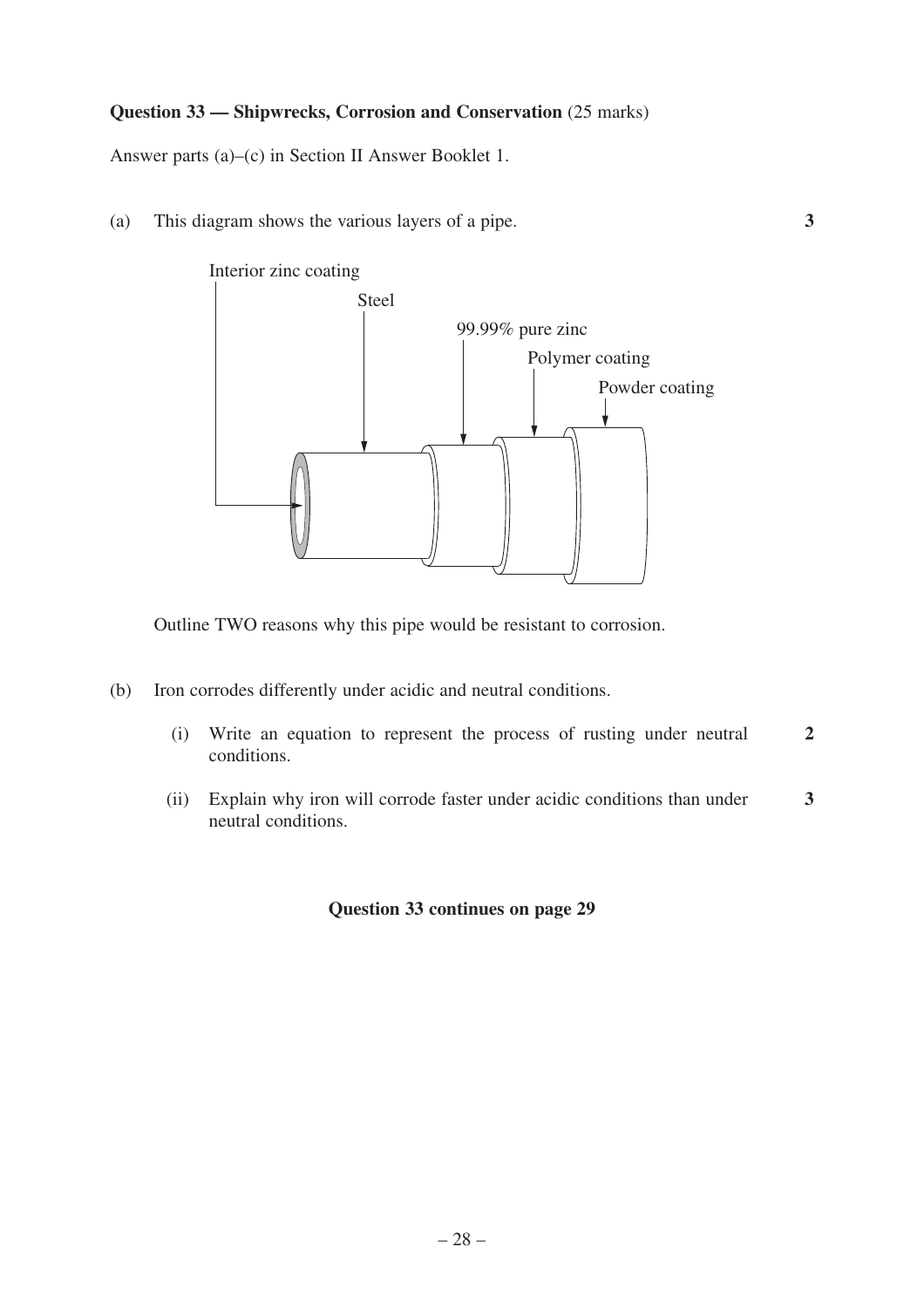#### Question 33 (continued)

(c) A wooden artefact was recovered from a shipwreck. After it was removed from the ocean, it was placed in a tank of distilled water. The water was changed weekly and the chloride ion concentration was monitored. After 10 weeks, the artefact was dried slowly in a controlled environment.

The graph shows the chloride ion concentration in the tank in the first five weeks.



- (i) Account for the shape of this graph. **2**
- (ii) Explain the possible effect on the artefact if it had been simply left to dry instead of undergoing the procedure described above.

**3**

Answer parts (d)–(e) in Section II Answer Booklet 2.

- (d) An investigation is to be set up in a school laboratory to determine the rate of corrosion of iron in different oxygen concentrations.
	- (i) Identify the variables that need to be kept constant in this investigation. **2**
	- (ii) Describe TWO limitations in making qualitative and/or quantitative observations in this investigation. **3**
- (e) Explain why a range of factors should be considered when using electrolysis to clean and stabilise a metal artefact. **7**

#### **End of Question 33**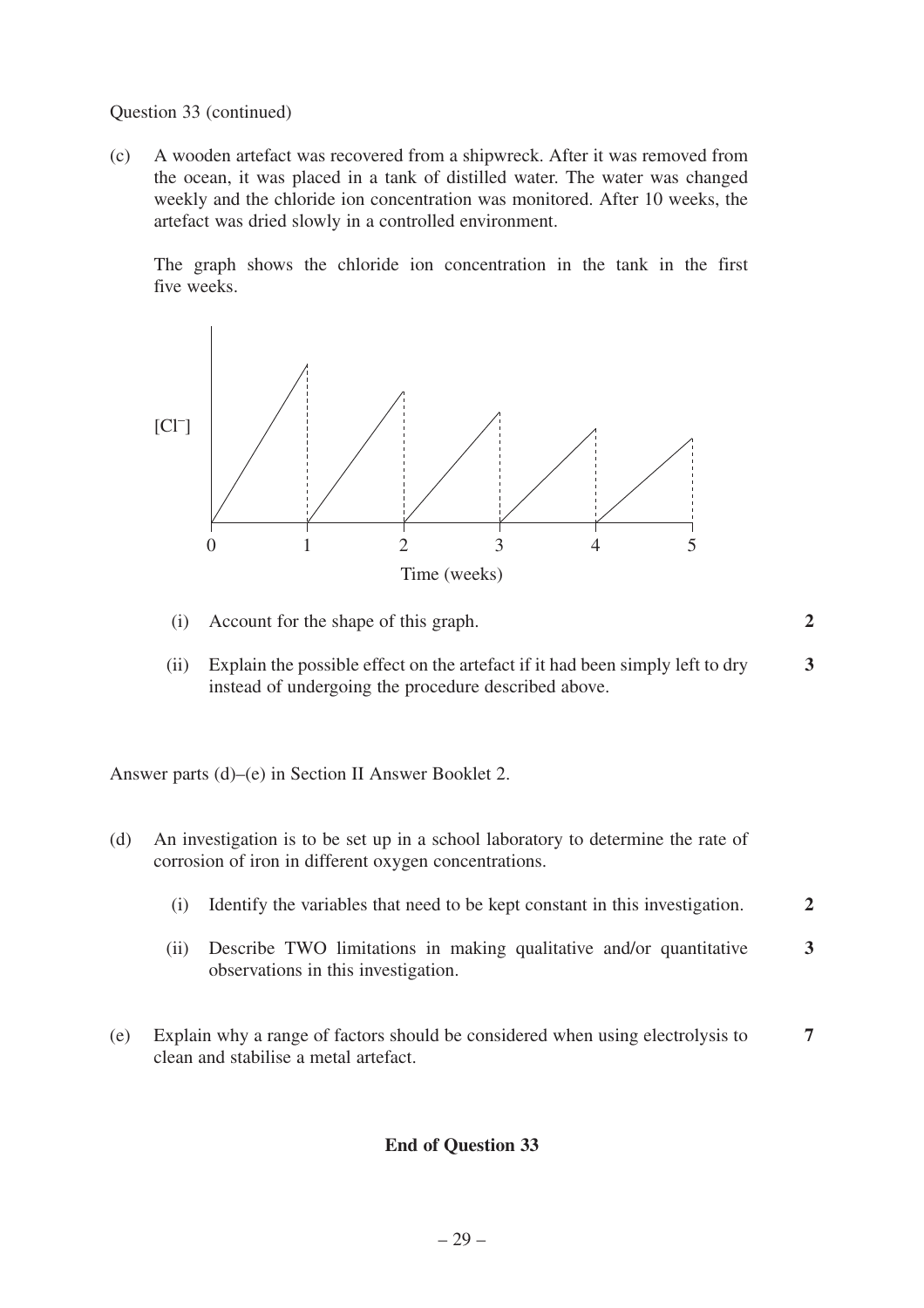#### **Question 34 — The Biochemistry of Movement** (25 marks)

Answer parts (a)–(c) in Section II Answer Booklet 1.

(a) The diagram represents the junction between a nerve and a muscle cell. An action potential in the nerve causes contraction in the muscle cell. **3**



In your answer booklet, write steps 5 and 6 to show how this contraction occurs.



#### **Question 34 continues on page 31**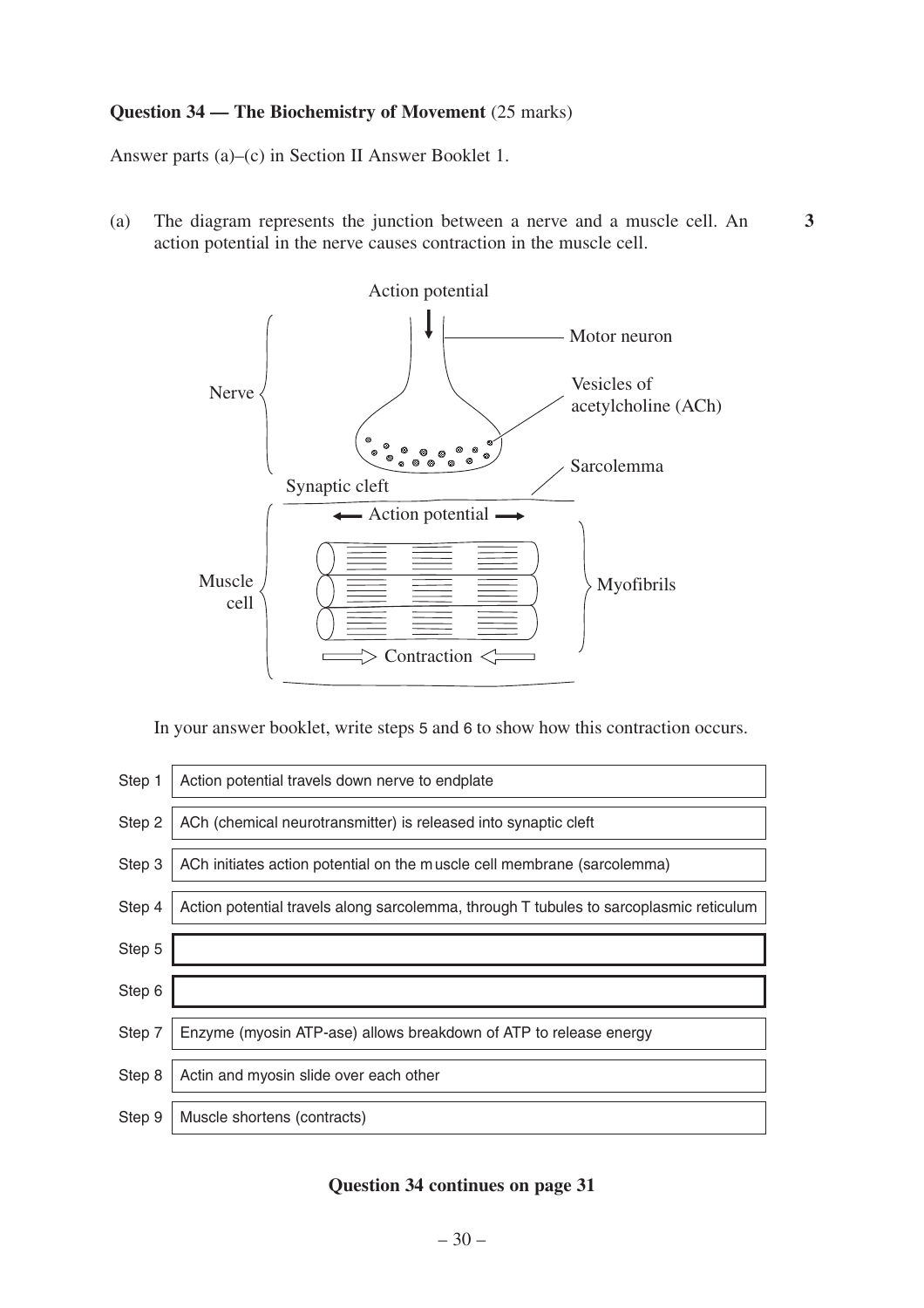#### Question 34 (continued)

| (b) | (1)  | Name an enzyme and outline its function.                                         | 2 |
|-----|------|----------------------------------------------------------------------------------|---|
|     | (11) | Explain how a change in pH might change the shape and structure of an<br>enzyme. | 3 |
|     |      |                                                                                  |   |

- (c) Glucose is a carbohydrate monomer which forms the extensively branched polymer, glycogen.
	- (i) Explain an advantage of the extensive branching of the chains of a glycogen molecule. **2**
	- (ii) The graph shows the distribution of molecular mass of a large number of glycogen molecules. **3**



Calculate the number of glucose monomers in an average glycogen molecule.

#### **Question 34 continues on page 32**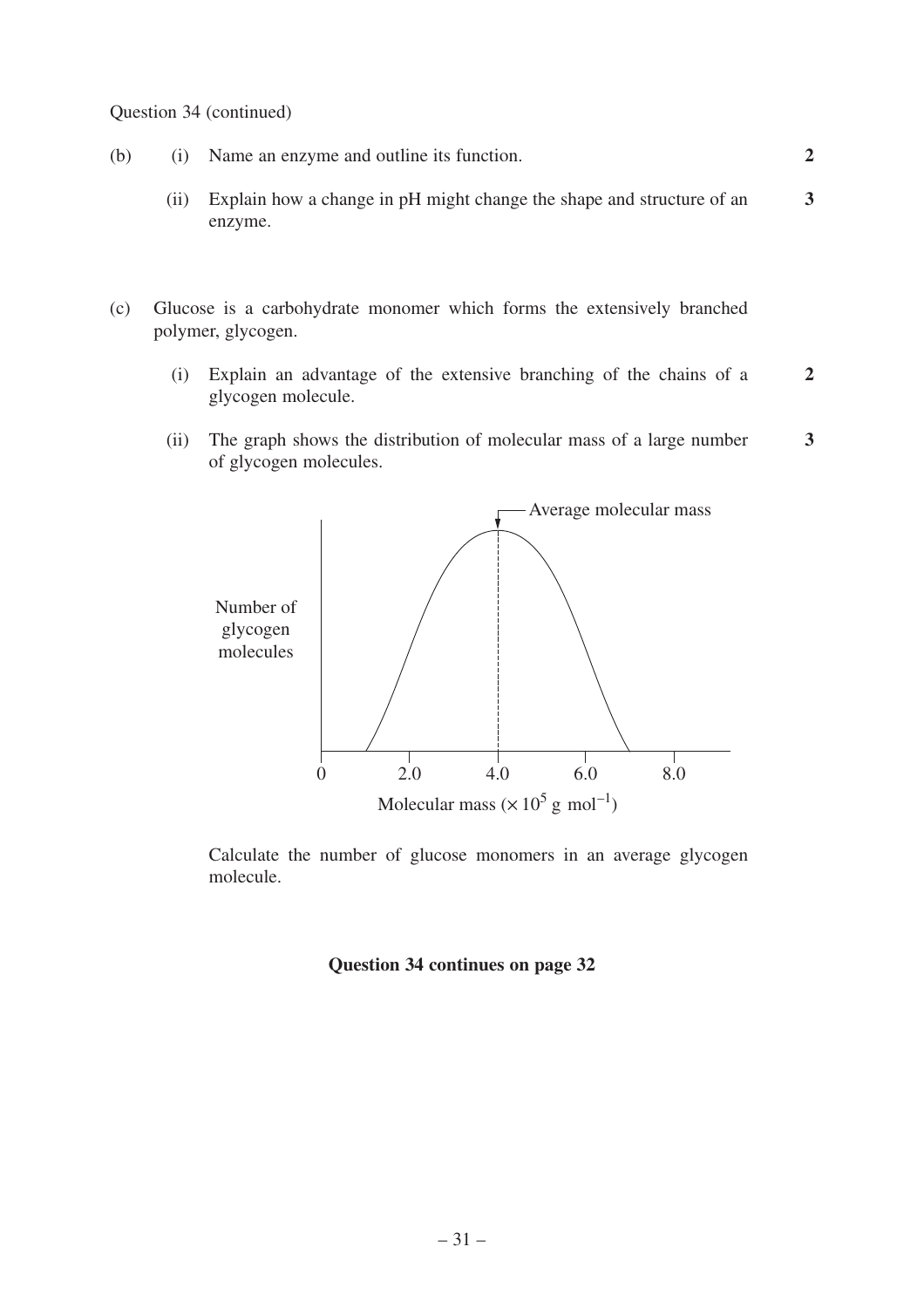## Question 34 (continued)

Answer parts (d)–(e) in Section II Answer Booklet 2.

(d) An investigation is to be set up to represent the structure of fatty acids.

| (i) Identify the essential features of fatty acid molecules that should be |  |
|----------------------------------------------------------------------------|--|
| included in this representation.                                           |  |

- (ii) Describe TWO limitations of using models or diagrams to represent fatty acid molecules. **3**
- (e) Explain how damage to mitochondria affects ATP production and energy output of cells. **7**

# **End of Question 34**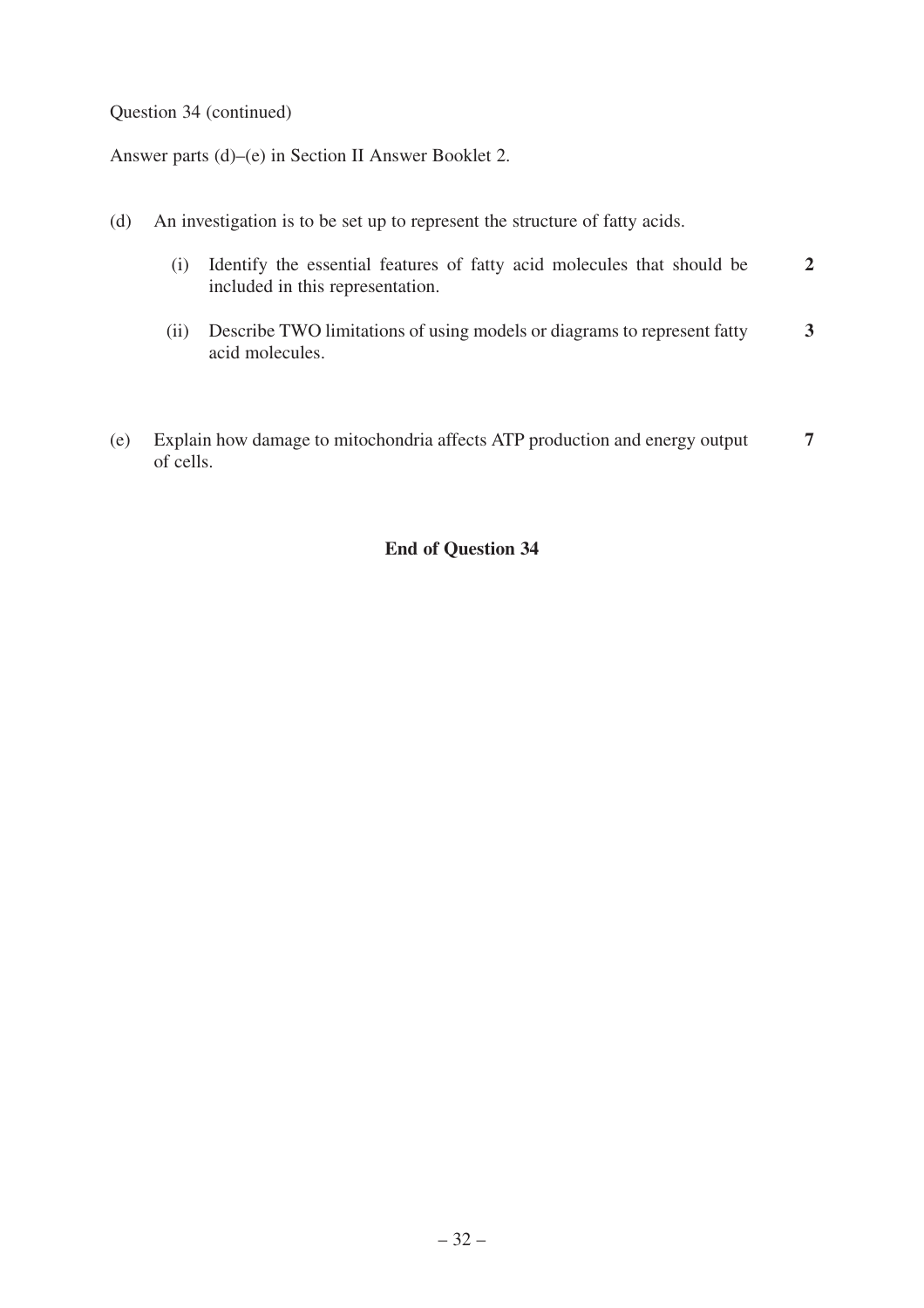## **Question 35 — The Chemistry of Art** (25 marks)

Answer parts (a)–(c) in Section II Answer Booklet 1.



(a) The successive ionisation energies of aluminium are presented below. **3**

Explain the trend in ionisation energy.

- (b) Pigments play a significant role in the creation of cave paintings by Aboriginal people.
	- (i) Outline the process used to prepare and attach pigments to cave walls. **2**
	- (ii) Describe THREE pigments used by Aboriginal people in traditional art, with reference to their chemical composition and colour. **3**

**Question 35 continues on page 34**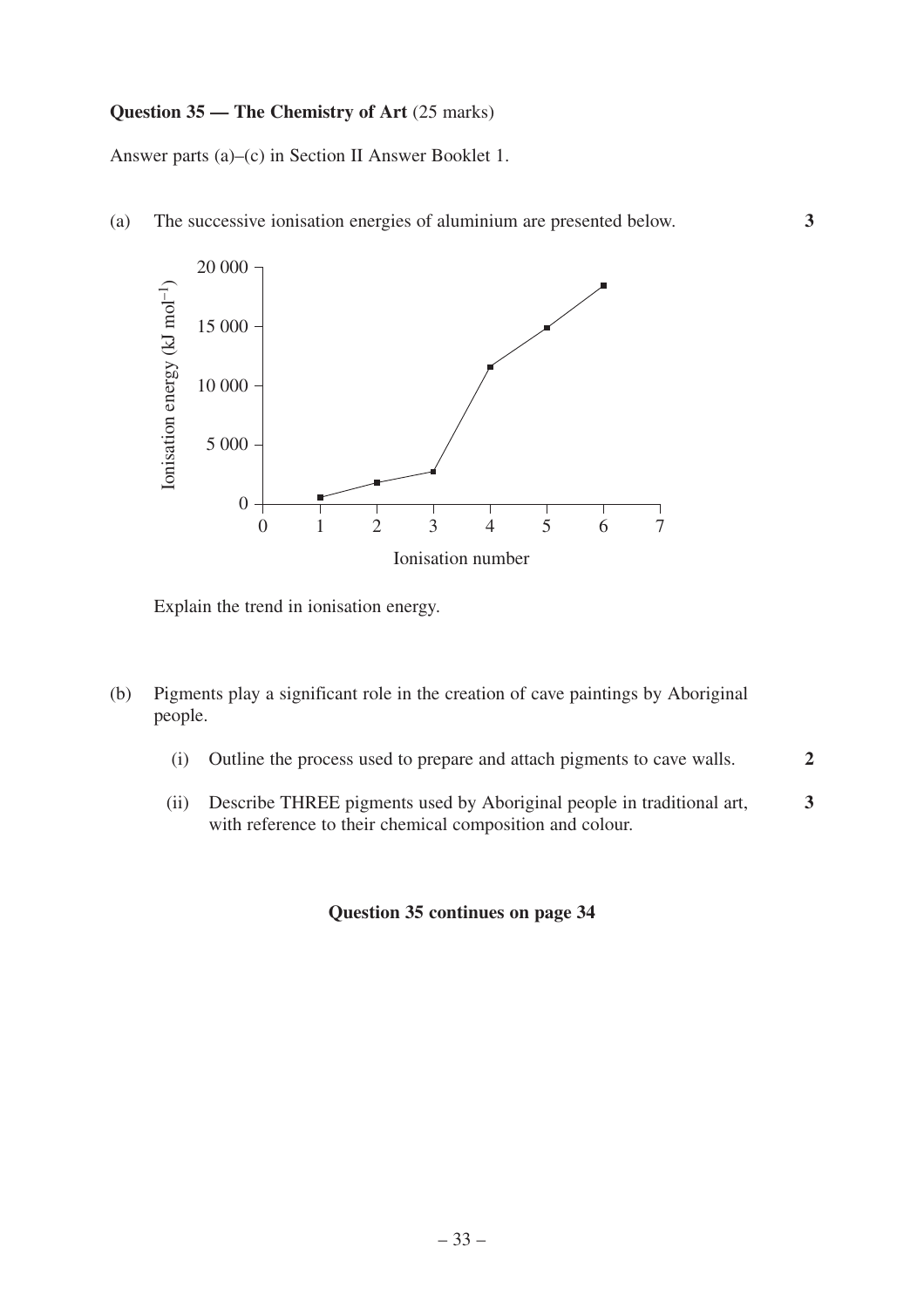Question 35 (continued)

(c) Three electron configurations are presented in the table. For elemental titanium, the ground state is represented by I, while II and III are both invalid ground state electron configurations.

|   |                 |    |    |                                                                           |     | <b>Electron Configurations</b> |    |  |
|---|-----------------|----|----|---------------------------------------------------------------------------|-----|--------------------------------|----|--|
| Ι | Ground<br>state |    |    | ึใ↓<br>$^{\text{\tiny{\textsf{T}}}}$ $^{\text{\tiny{\textsf{L}}}}$ .<br>↓ | Ťι. | 小                              |    |  |
| П | Invalid         |    |    |                                                                           | ŤJ. | 小                              |    |  |
| Ш | Invalid         |    |    |                                                                           |     |                                |    |  |
|   |                 | 1s | 2s | 2p                                                                        | 3s  | 3p                             | 4s |  |

- (i) Write a valid electron configuration for  $Ti^{3+}$ . **2**
- (ii) Explain why II and III do not represent the ground state configuration for elemental titanium. **3**

Answer parts (d)–(e) in Section II Answer Booklet 2.

(d) An investigation is to be conducted to study the changes in oxidation state of a transition metal.

|  |  |  | (i) Outline a valid procedure that could be used to carry out the investigation. |  |
|--|--|--|----------------------------------------------------------------------------------|--|
|--|--|--|----------------------------------------------------------------------------------|--|

(ii) Describe TWO limitations of the procedure outlined in part (i). **3**

**7**

(e) Explain the role of electrons in determining colour.

#### **End of Question 35**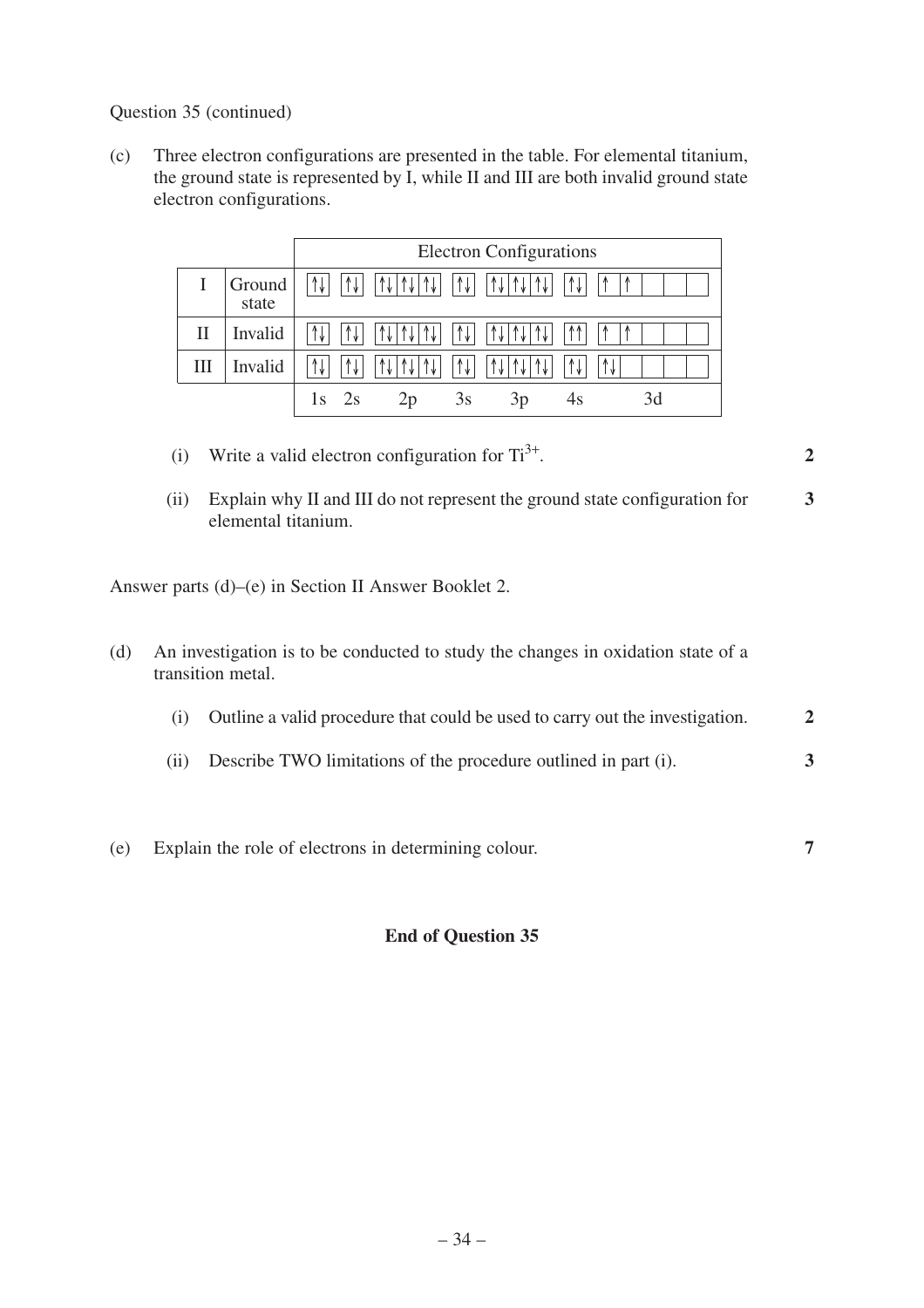#### **Question 36 — Forensic Chemistry** (25 marks)

Answer parts (a)–(c) in Section II Answer Booklet 1.

(a) This picture shows a forensic scientist collecting a blood sample from a crime scene.

**3**



Explain TWO errors that this scientist is making while collecting the blood sample.

- (b) Hydrolysis can be used to break down proteins into amino acids.
	- (i) This equation represents the hydrolysis of a dipeptide. **2**

<sup>H</sup> <sup>+</sup> 2N CH CH3 N CH2 H C O O CH2 C OH <sup>+</sup> H2O

In your answer booklet, draw the TWO products of the hydrolysis of the dipeptide.

(ii) Describe how protein hydrolysis is used in forensic analysis. **3**

#### **Question 36 continues on page 36**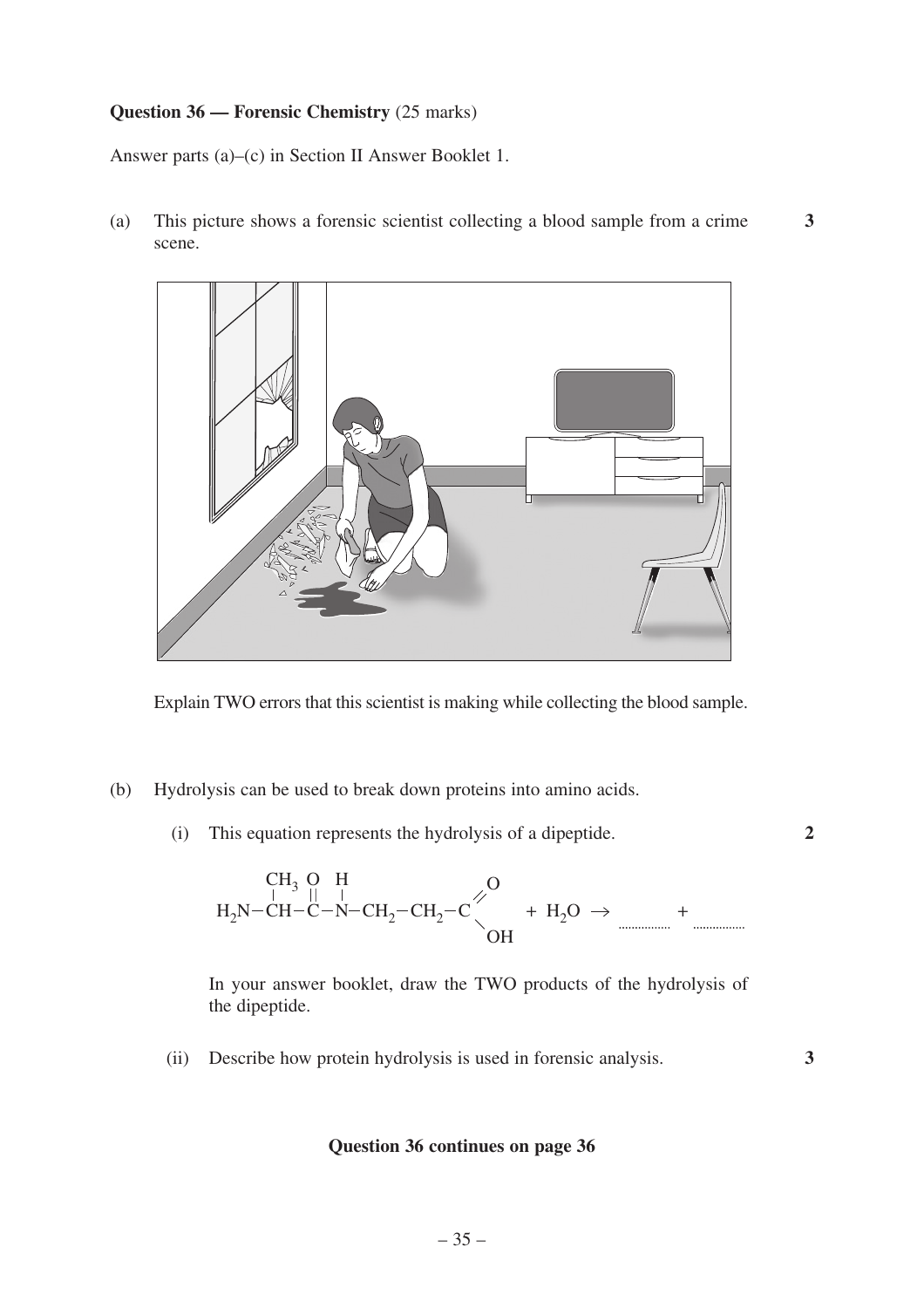#### Question 36 (continued)

(c) (i) An unknown substance was collected. It was analysed and its mass spectrum collected.

**2**

# **Mass spectrum of unknown substance** 100 90 80 70 Relative intensity Relative intensity 60 50 40 30 20 10 0 0 50 100 150 200 250 300 Mass to charge ratio

This table shows the mass to charge ratio of a selection of fragments in the mass spectrum for three compounds of interest in forensic investigations.

| Compound name | Significant fragments (mass to charge ratio) |
|---------------|----------------------------------------------|
| Caffeine      | 67 109 194                                   |
| Cocaine       | 82 94 182                                    |
| Paracetamol   | 43 109 151                                   |

Using the information in the table, identify the unknown substance and justify your choice.

(ii) Describe how mass spectrometry can be useful for analysing forensic evidence. **3**

## **Question 36 continues on page 37**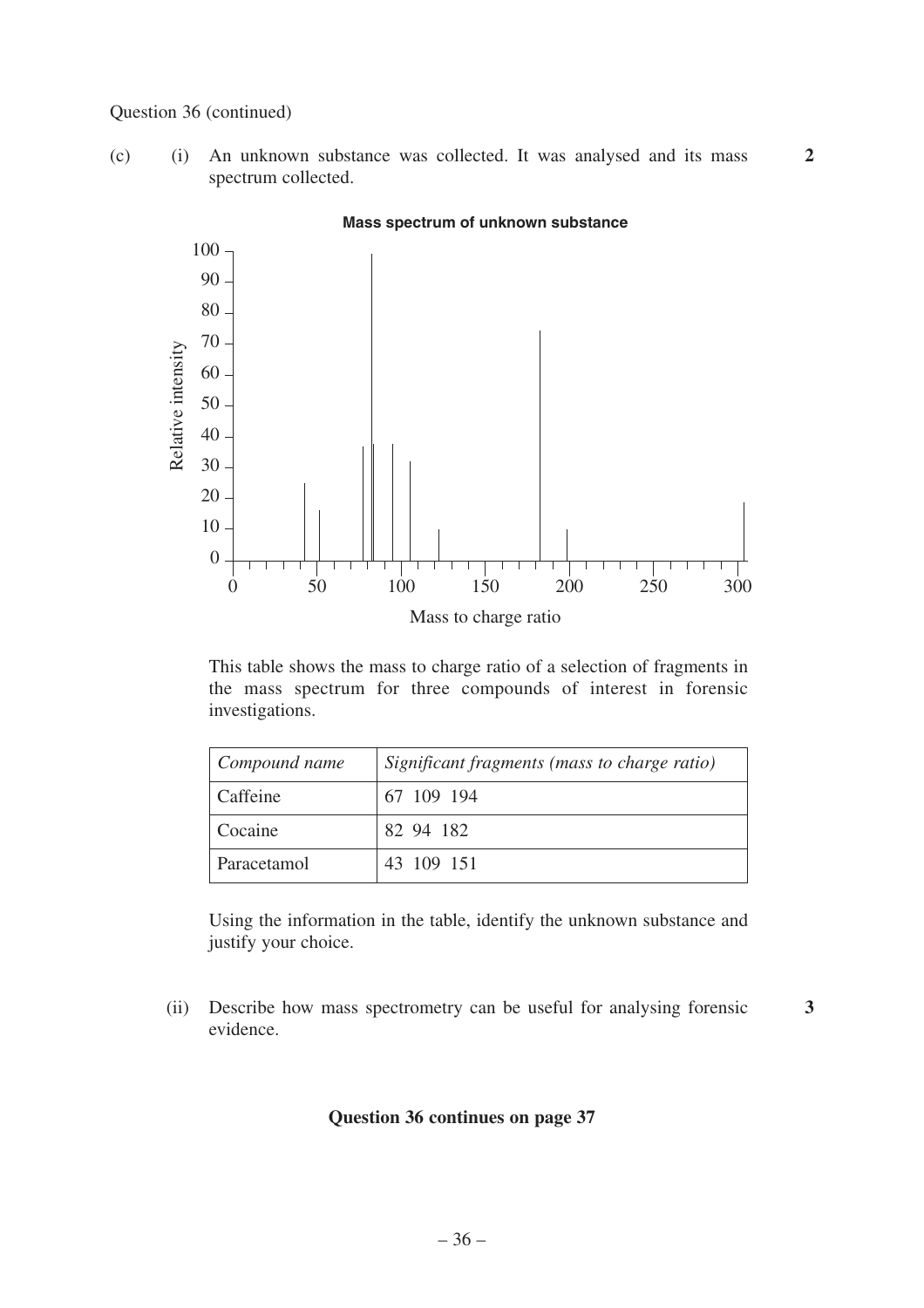## Question 36 (continued)

Answer parts (d)–(e) in Section II Answer Booklet 2.

- (d) An investigation is to be conducted in a school laboratory to separate organic compounds using chromatography.
	- (i) Outline a valid procedure that could be used in a school laboratory to carry out the investigation. **2**
	- (ii) Describe TWO limitations of carrying out the procedure outlined in part (i). **3**
- (e) Explain why DNA evidence may be challenged when used in court cases. **7**

#### **End of paper**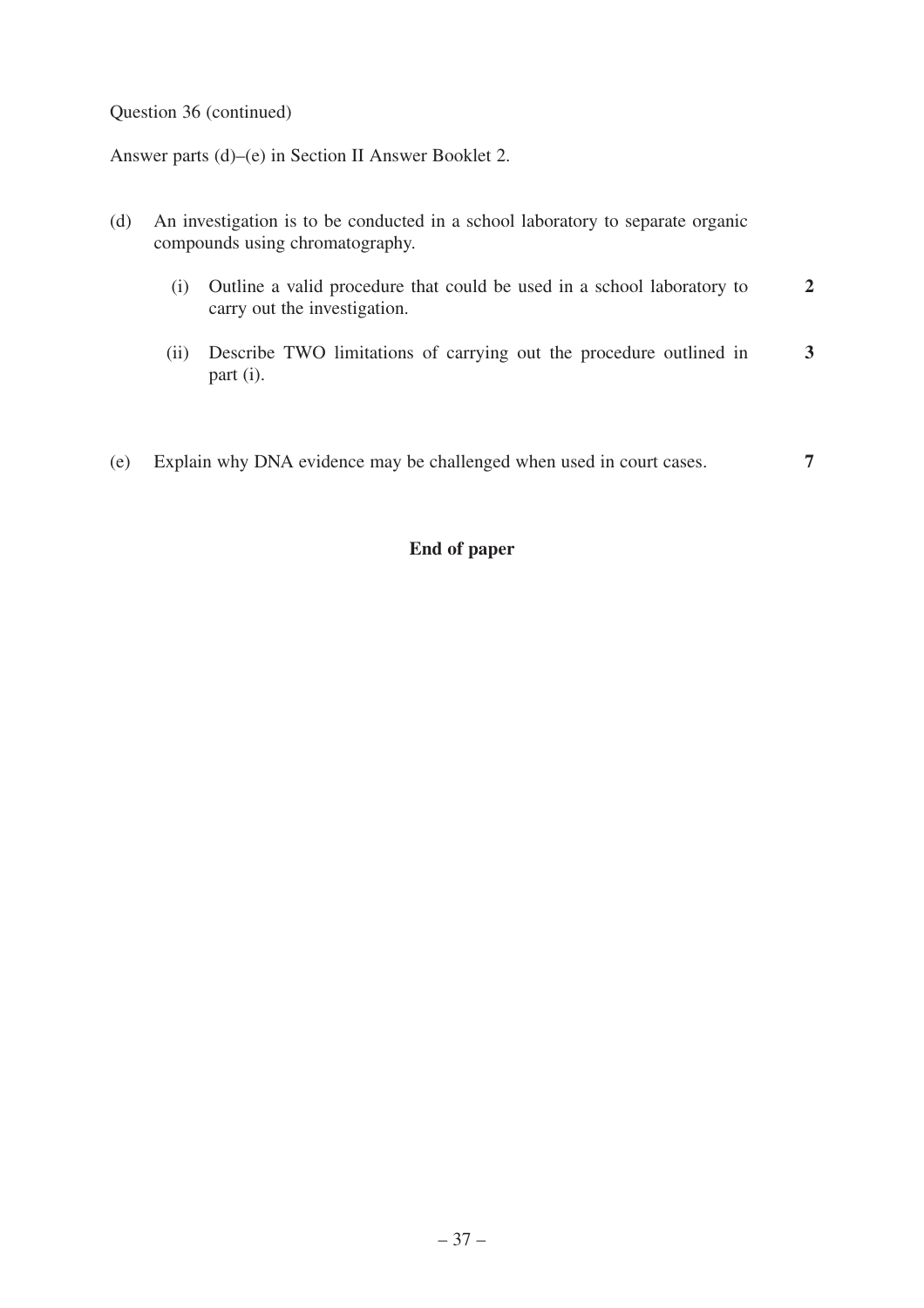**BLANK PAGE**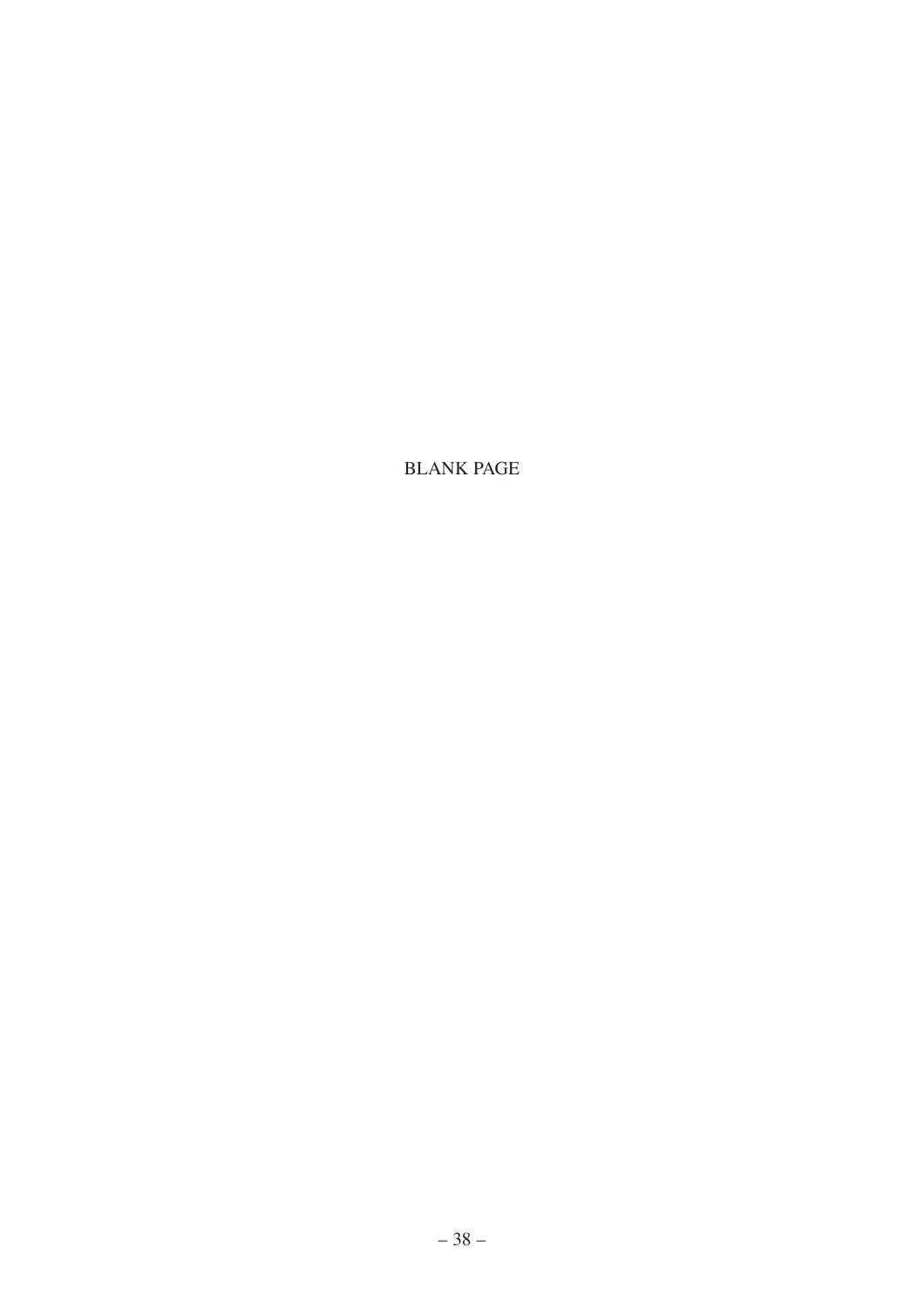**BLANK PAGE**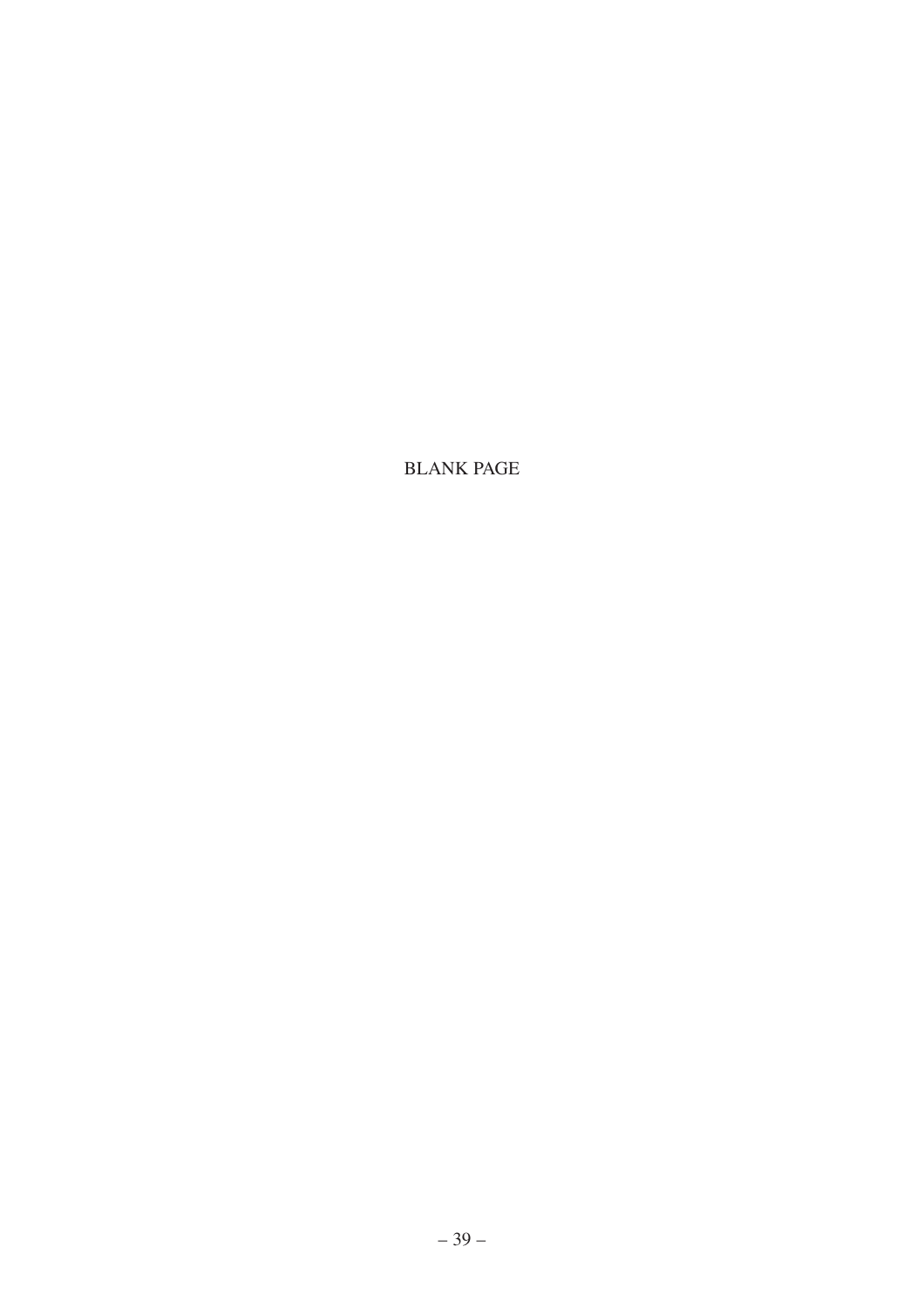**BLANK PAGE**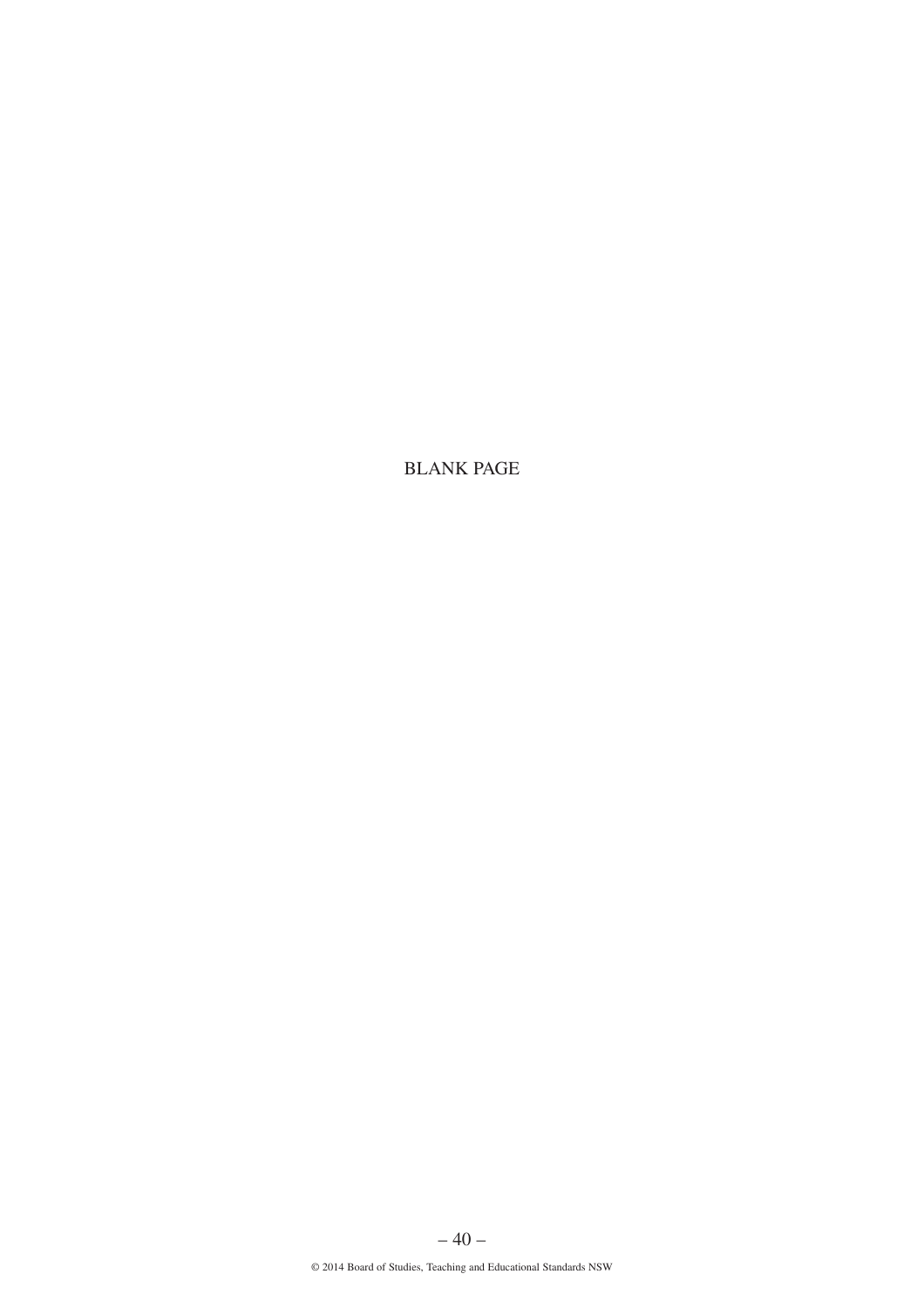## **DATA SHEET**

| Volume of 1 mole ideal gas: at 100 kPa and                                        |  |
|-----------------------------------------------------------------------------------|--|
|                                                                                   |  |
|                                                                                   |  |
| Ionisation constant for water at 25°C (298.15 K), $K_{\mu}$ $1.0 \times 10^{-14}$ |  |
|                                                                                   |  |

## **Some useful formulae**

 $pH = -\log_{10}[H^+]$   $\Delta H = -m C \Delta T$ 

## **Some standard potentials**

| $K^+ + e^-$                                                                                    | $\rightleftharpoons$ | K(s)                        | $-2.94$ V |
|------------------------------------------------------------------------------------------------|----------------------|-----------------------------|-----------|
| $Ba^{2+} + 2e^{-}$                                                                             | $\rightleftharpoons$ | Ba(s)                       | $-2.91V$  |
| $Ca^{2+} + 2e^{-}$                                                                             | $\rightleftharpoons$ | Ca(s)                       | $-2.87$ V |
| $Na^+ + e^-$                                                                                   | $\rightleftharpoons$ | Na(s)                       | $-2.71$ V |
| $Mg^{2+} + 2e^{-}$                                                                             | $\rightleftharpoons$ | Mg(s)                       | $-2.36$ V |
| $Al^{3+} + 3e^{-}$                                                                             | $\rightleftharpoons$ | $\mathrm{Al}(s)$            | $-1.68$ V |
| $Mn^{2+} + 2e^-$                                                                               | $\rightleftharpoons$ | Mn(s)                       | $-1.18$ V |
| $H_2O + e^-$                                                                                   | $\rightleftharpoons$ | $\frac{1}{2}H_2(g) + OH^-$  | $-0.83$ V |
| $Zn^{2+} + 2e^-$                                                                               | $\rightleftharpoons$ | Zn(s)                       | $-0.76$ V |
| $Fe^{2+} + 2e^{-}$                                                                             | $\rightleftharpoons$ | Fe(s)                       | $-0.44$ V |
| $Ni^{2+} + 2e^{-}$                                                                             | $\rightleftharpoons$ | Ni(s)                       | $-0.24$ V |
| $Sn^{2+} + 2e^-$                                                                               | $\rightleftharpoons$ | Sn(s)                       | $-0.14$ V |
| $Pb^{2+} + 2e^{-}$                                                                             | $\rightleftharpoons$ | Pb(s)                       | $-0.13$ V |
| $H^{+} + e^{-}$                                                                                | $\rightleftharpoons$ | $\frac{1}{2}H_2(g)$         | 0.00V     |
| $SO_4^{2-} + 4H^+ + 2e^-$                                                                      | $\rightleftharpoons$ | $SO_2(aq) + 2H_2O$          | 0.16V     |
| $Cu^{2+} + 2e^{-}$                                                                             | $\rightleftharpoons$ | Cu(s)                       | 0.34 V    |
| $\frac{1}{2}O_2(g) + H_2O + 2e^{-}$                                                            | $\rightleftharpoons$ | $2OH^-$                     | 0.40V     |
| $Cu^+ + e^-$                                                                                   | $\rightleftharpoons$ | Cu(s)                       | 0.52V     |
| $\frac{1}{2}I_2(s) + e^{-}$                                                                    | $\rightleftharpoons$ | $I^-$                       | 0.54V     |
| $\frac{1}{2}I_2(aq) + e^{-}$                                                                   | $\rightleftharpoons$ | $I^-$                       | $0.62$ V  |
| $Fe^{3+} + e^{-}$                                                                              | $\rightleftharpoons$ | $Fe2+$                      | 0.77 V    |
| $Ag^+ + e^-$                                                                                   | $\rightleftharpoons$ | Ag(s)                       | 0.80V     |
| $\frac{1}{2}Br_2(l) + e^{-}$                                                                   | $\rightleftharpoons$ | $Br^-$                      | $1.08$ V  |
| $\frac{1}{2}Br_2(aq) + e^{-}$                                                                  | $\rightleftharpoons$ | $Br^-$                      | 1.10 V    |
| $\frac{1}{2}O_2(g) + 2H^+ + 2e^-$                                                              | $\rightleftharpoons$ | H <sub>2</sub> O            | 1.23V     |
| $\frac{1}{2}Cl_2(g) + e^{-}$                                                                   | $\rightleftharpoons$ | $Cl^{-}$                    | 1.36 V    |
| $\frac{1}{2}$ Cr <sub>2</sub> O <sub>7</sub> <sup>2-</sup> + 7H <sup>+</sup> + 3e <sup>-</sup> | $\rightleftharpoons$ | $Cr^{3+} + \frac{7}{2}H_2O$ | 1.36V     |
| $\frac{1}{2}Cl_2(aq) + e^{-}$                                                                  | $\rightleftharpoons$ | $Cl^{-}$                    | 1.40 V    |
| $MnO_4^- + 8H^+ + 5e^-$                                                                        | $\rightleftharpoons$ | $Mn^{2+} + 4H_2O$           | 1.51 V    |
| $\frac{1}{2}F_2(g) + e^{-}$                                                                    | $\rightleftharpoons$ | $F^-$                       | 2.89 V    |

Aylward and Findlay, *SI Chemical Data* (5th Edition) is the principal source of data for this examination paper. Some data may have been modified for examination purposes.